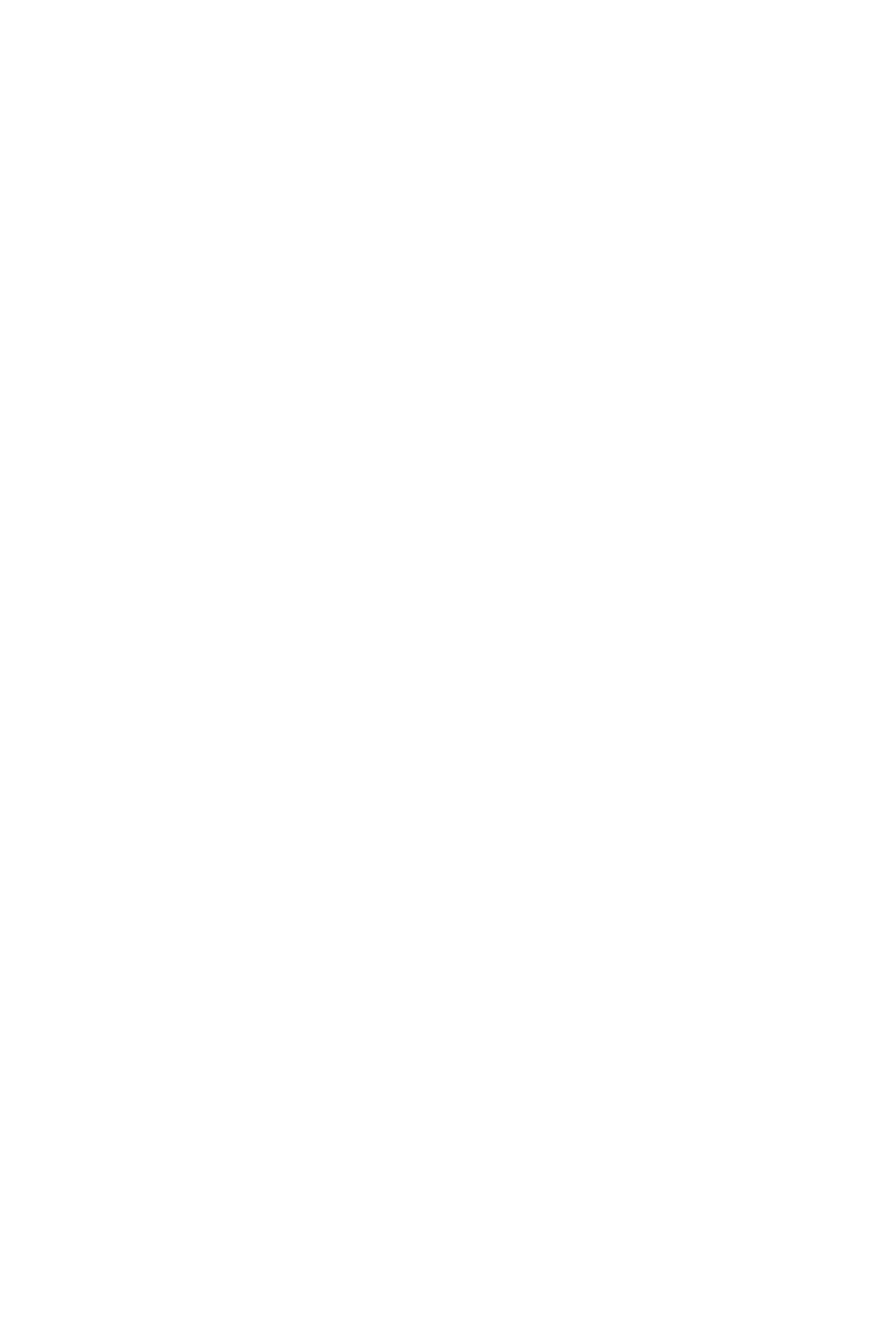# **Human Rights and Intellectual Property**

# Mapping the Global Interface

# **LAURENCE R. HELFER**

 Harry R. Chadwick, Sr., Professor of Law Duke University School of Law

# **GRAEME W. AUSTIN**

 Professor of Law Melbourne University and Victoria University of Wellington

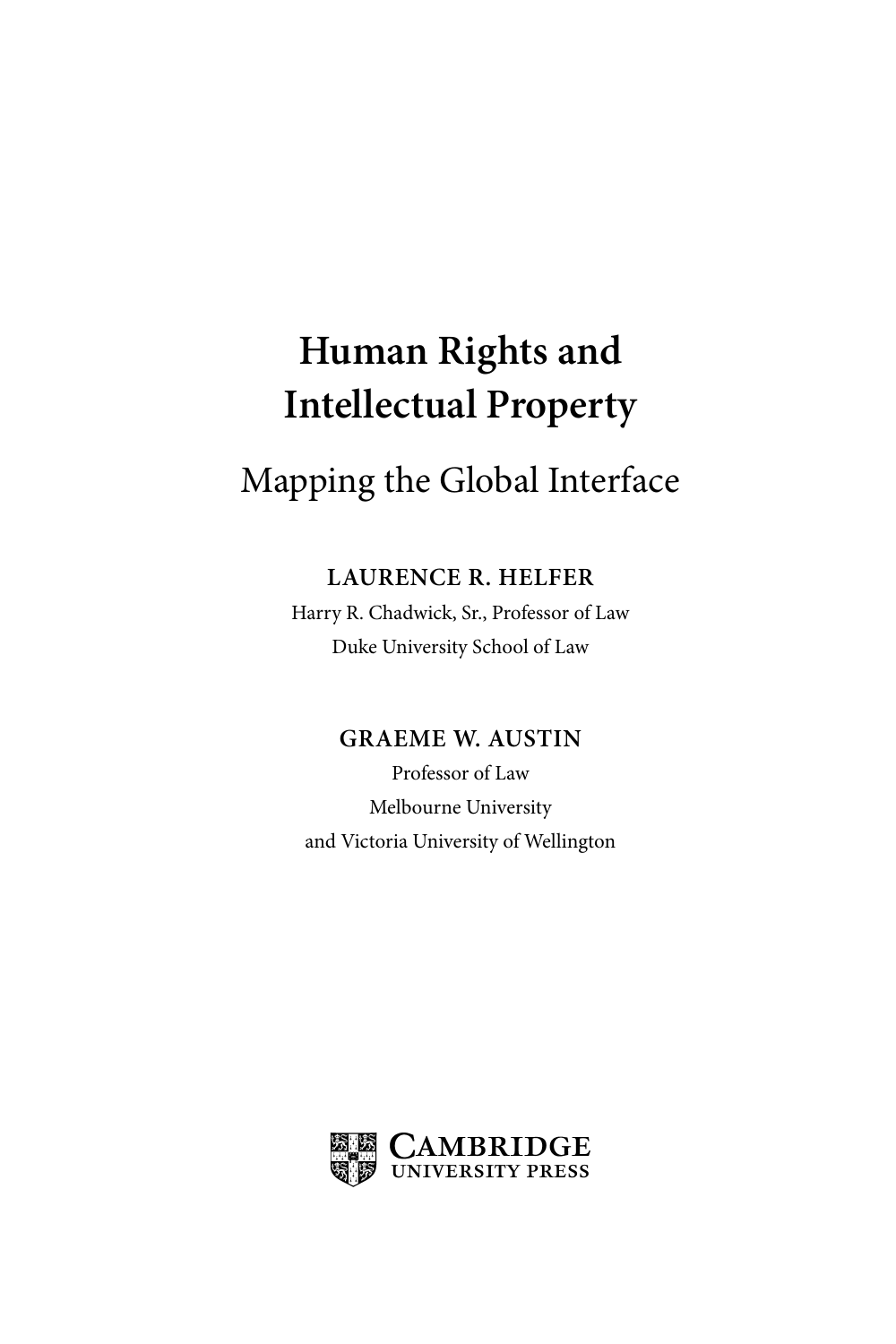cambridge university press Cambridge, New York, Melbourne, Madrid, Cape Town, Singapore, São Paulo, Delhi, Tokyo, Mexico City

 Cambridge University Press 32 Avenue of the Americas, New York, NY 10013-2473, USA

 www.cambridge.org Information on this title: www.cambridge.org/9780521711258

© Laurence R. Helfer and Graeme W. Austin 2011

This publication is in copyright. Subject to statutory exception and to the provisions of relevant collective licensing agreements, no reproduction of any part may take place without the written permission of Cambridge University Press.

First published 2011

Printed in the United States of America

 *A catalog record for this publication is available from the British Library.* 

 *Library of Congress Cataloging in Publication data*  Austin, Graeme. Human rights and intellectual property : mapping the global interface / Graeme W. Austin, Laurence R. Helfer. p. cm. Includes bibliographical references and index. ISBN 978-0-521-88437-2 (hardback) – ISBN 978-0-521-71125-8 (pbk.) 1. Intellectual property. 2. Intellectual property (International law) 3. Human

rights. I. Helfer, Laurence R. II. Title.

K1401.A98 2011

346.04′8–dc22 2010031359

 ISBN 978-0-521-88437-2 Hardback ISBN 978-0-521-71125-8 Paperback

 Cambridge University Press has no responsibility for the persistence or accuracy of URLs for external or third-party Internet Web sites referred to in this publication and does not guarantee that any content on such Web sites is, or will remain, accurate or appropriate.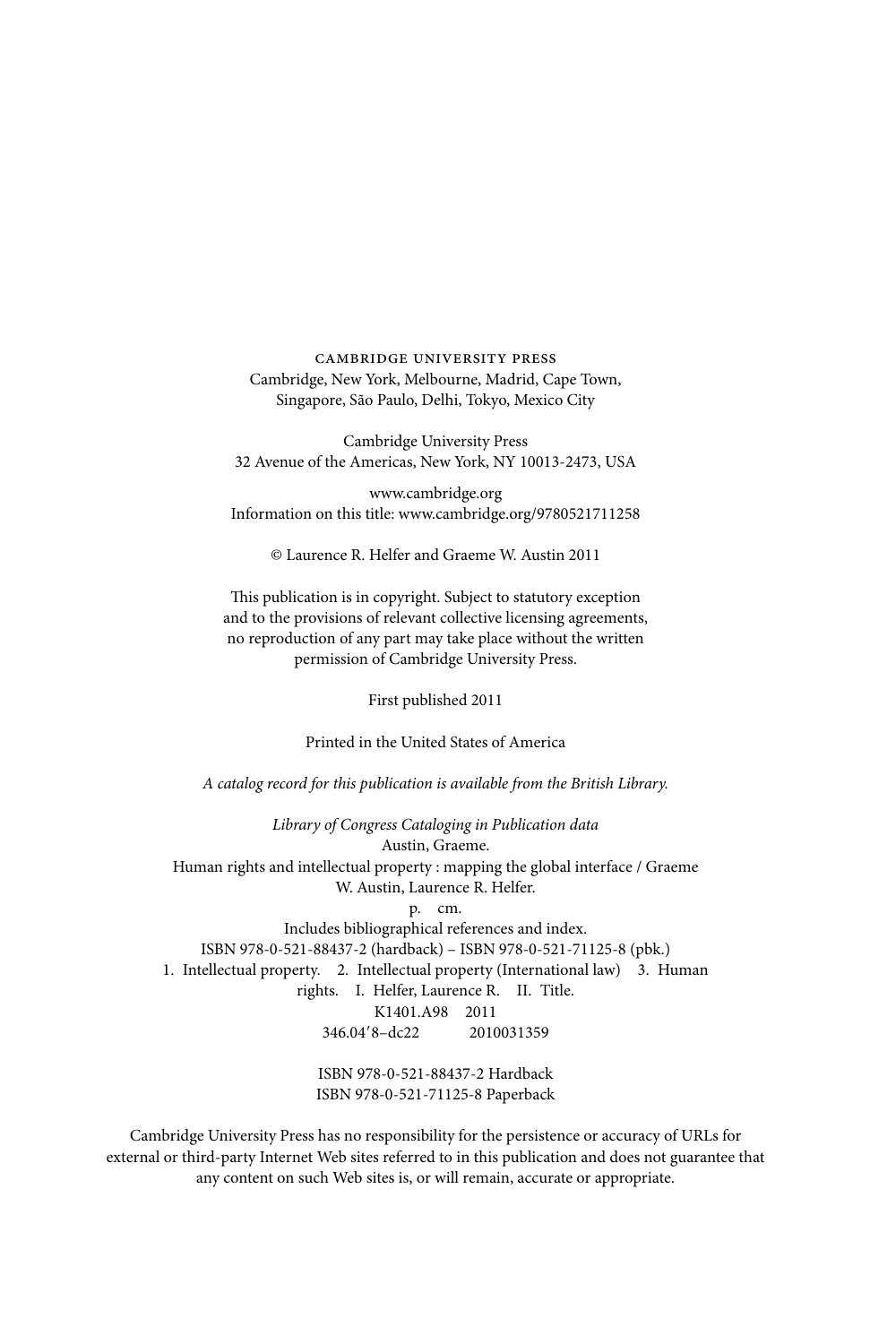# **Contents**

| Preface |  | page xi                                                    |              |
|---------|--|------------------------------------------------------------|--------------|
| 1.      |  | Mapping the Interface of Human Rights                      |              |
|         |  | and Intellectual Property                                  | 1            |
|         |  | 1.1. Thematic Overview and Introduction                    | $\mathbf{1}$ |
|         |  | 1.2. The International Human Rights System: A Substantive  |              |
|         |  | and Institutional Overview                                 | 3            |
|         |  | A. The U.N. Human Rights Treaty System                     | 5            |
|         |  | B. Mechanisms for Protecting Human Rights under            |              |
|         |  | the U.N. Charter                                           | 14           |
|         |  | 1.3. The International Intellectual Property System: A     |              |
|         |  | Substantive and Institutional Overview                     | 16           |
|         |  | A. Types of Intellectual Property                          | 16           |
|         |  | B. Rationales for Intellectual Property                    | 18           |
|         |  | C. The International Institutional Framework               | 24           |
|         |  | 1.4. Historical Isolation of the Human Rights and          |              |
|         |  | <b>Intellectual Property Regimes</b>                       | 31           |
|         |  | 1.5. Catalysts for the Expanding Intersection of the Human |              |
|         |  | Rights and Intellectual Property Regimes                   | 34           |
|         |  | A. International Intellectual Property Protection          |              |
|         |  | Standards and Enforcement Mechanisms: Reactions            |              |
|         |  | and Counterreactions                                       | 34           |
|         |  | 1. Pressure by U.S. Intellectual Property Industries       |              |
|         |  | to Expand Intellectual Property Protection Standards       |              |
|         |  | and Enforcement Mechanisms                                 | 35           |
|         |  | 2. The Shift from WIPO to GATT to TRIPS                    | 36           |
|         |  | 3. The Impact of TRIPS and the Rise of TRIPS Plus          |              |
|         |  | <b>Treaties</b>                                            | 39           |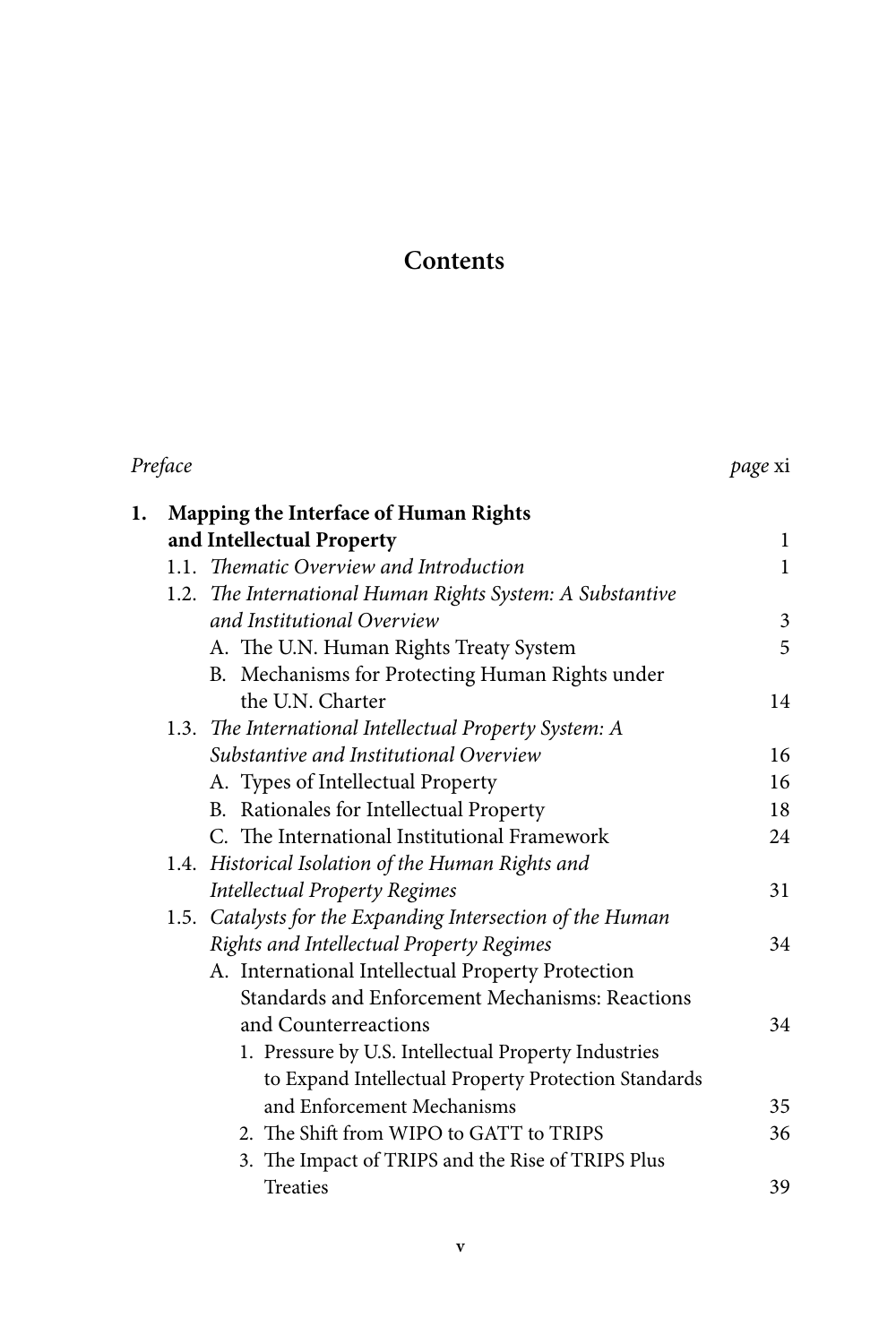# **vi Contents**

|    | 4. Access to Knowledge and the New Politics                   |     |
|----|---------------------------------------------------------------|-----|
|    | of Intellectual Property                                      | 43  |
|    | B. New Developments in Human Rights                           | 48  |
|    | 1. The Rights of Indigenous Peoples and Traditional           |     |
|    | Knowledge                                                     | 49  |
|    | 2. Conflicts between TRIPS and Economic, Social,              |     |
|    | and Cultural Rights                                           | 52  |
|    | 3. The Human Rights Obligations of Transnational              |     |
|    | Corporations                                                  | 57  |
|    | 4. The Human Right of Property and Corporate                  |     |
|    | <b>Intellectual Property Interests</b>                        | 61  |
|    | 1.6. Competing Conceptual Frameworks for Mapping the          |     |
|    | Interface of Human Rights and Intellectual Property           | 64  |
|    | A. Conflict                                                   | 65  |
|    | B. Coexistence                                                | 73  |
|    | C. Beyond Conflict and Coexistence                            | 81  |
| 2. | The Human Right to Health, Access to Patented Medicines,      |     |
|    | and the Restructuring of Global Innovation Policy             | 90  |
|    | 2.1. Introduction                                             | 90  |
|    | 2.2. Background on the HIV/AIDS Pandemic and Access           |     |
|    | to Antiretroviral Drugs                                       | 92  |
|    | 2.3. The Human Right to Health and the Emerging Right         |     |
|    | of Access to Medicines                                        | 98  |
|    | A. Justifications for and Critiques of the Human              |     |
|    | Right to Health                                               | 98  |
|    | B. The Normative Development of the Human Right               |     |
|    | to Health and of Access to Medicines                          | 105 |
|    | 2.4. Patent Protection for Pharmaceuticals and Revising       |     |
|    | the TRIPS Agreement to Enhance Access to Medicines            | 119 |
|    | A. An Overview of TRIPS Patent Provisions Relating            |     |
|    | to Access to Medicines                                        | 119 |
|    | B. Recent Examples of Compulsory Licenses to                  |     |
|    | Promote Access to Medicines                                   | 127 |
|    | 2.5. Human Rights Approaches to Closing the "Global Drug Gap" |     |
|    | Created by Patented Pharmaceuticals                           | 140 |
|    | A. Are Patents a Barrier to Access to Medicines?              | 142 |
|    | B. Human Rights Contributions to Closing                      |     |
|    |                                                               | 144 |
|    | the Global Drug Gap                                           | 169 |
|    | C. Implications for Other Intellectual Property Rights        |     |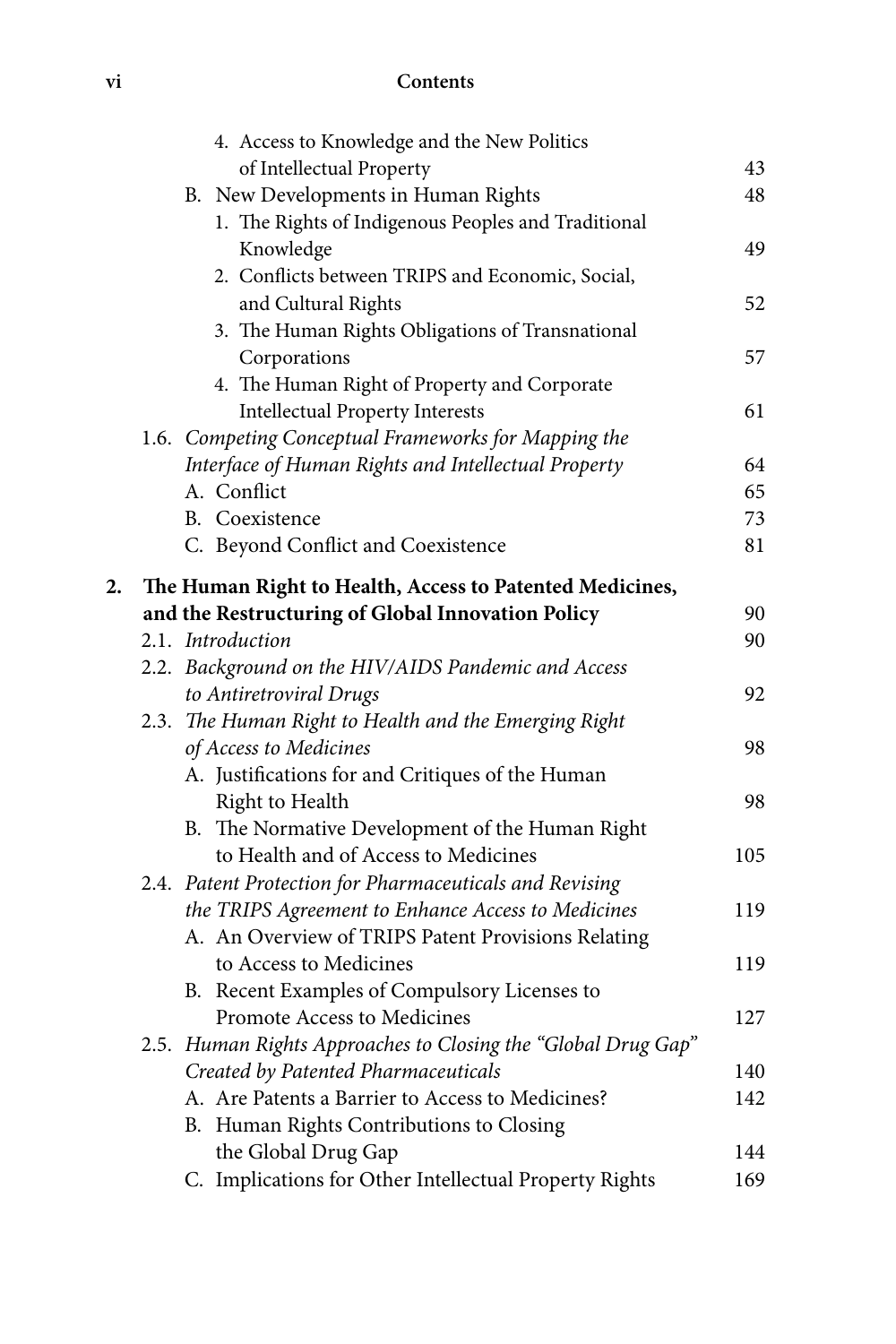| 3. | Creators' Rights as Human Rights and the Human                |     |
|----|---------------------------------------------------------------|-----|
|    | <b>Right of Property</b>                                      | 171 |
|    | 3.1. Introduction                                             | 171 |
|    | 3.2. Definitional Issues                                      | 173 |
|    | 3.3. Drafting History of UDHR Article 27 and ICESCR           |     |
|    | Article $15(1)(c)$                                            | 176 |
|    | 3.4. General Comment No. 17: An Overview                      | 188 |
|    | 3.5. Domestic Law Reform and Creators' Human                  |     |
|    | Rights: Three Case Studies                                    | 199 |
|    | A. Limiting the Reproduction Right for Musical Works          | 200 |
|    | B. Restricting the Scope of the Derivative Work Right         | 203 |
|    | C. Resurrecting Copyright Formalities                         | 206 |
|    | 3.6. The Human Right of Property                              | 212 |
| 4. | Rights to Freedom of Expression, to Cultural Participation,   |     |
|    | and to Benefit from Scientific Advancements                   | 221 |
|    | 4.1. Introduction                                             | 221 |
|    | 4.2. Rationales for the Right to Freedom of Expression        | 222 |
|    | 4.3. International, Regional, and Domestic Law Sources        | 227 |
|    | 4.4. Rights to Participate in Culture and to Benefit from     |     |
|    | Scientific Progress                                           | 233 |
|    | 4.5. Intersections between Freedom of Expression              |     |
|    | and Intellectual Property                                     | 242 |
|    | A. Copyright                                                  | 243 |
|    | 1. The First Amendment to the U.S. Constitution               | 243 |
|    | 2. Article 10 of the European Convention on                   |     |
|    | Human Rights                                                  | 259 |
|    | B. Trademarks                                                 | 283 |
|    | 1. The "Essential Function" of a Trademark                    | 286 |
|    | 2. Freedom of Expression and Trademark Doctrine               | 290 |
|    | C. Patents                                                    | 312 |
| 5. | The Right to Education and Copyright in Learning Materials    | 316 |
|    | 5.1. Introduction                                             | 316 |
|    | 5.2. The Right to Education: Justifications and Rationales    | 320 |
|    | 5.3. The Right to Education in International Law              | 326 |
|    | 5.4. The Provision of Learning Materials and the Human        |     |
|    | Right to Education                                            | 332 |
|    | 5.5. Copyright in Textbooks and Learning Materials            | 335 |
|    | 5.6. Other Impediments to the Provision of Learning Materials | 349 |

**Contents vii**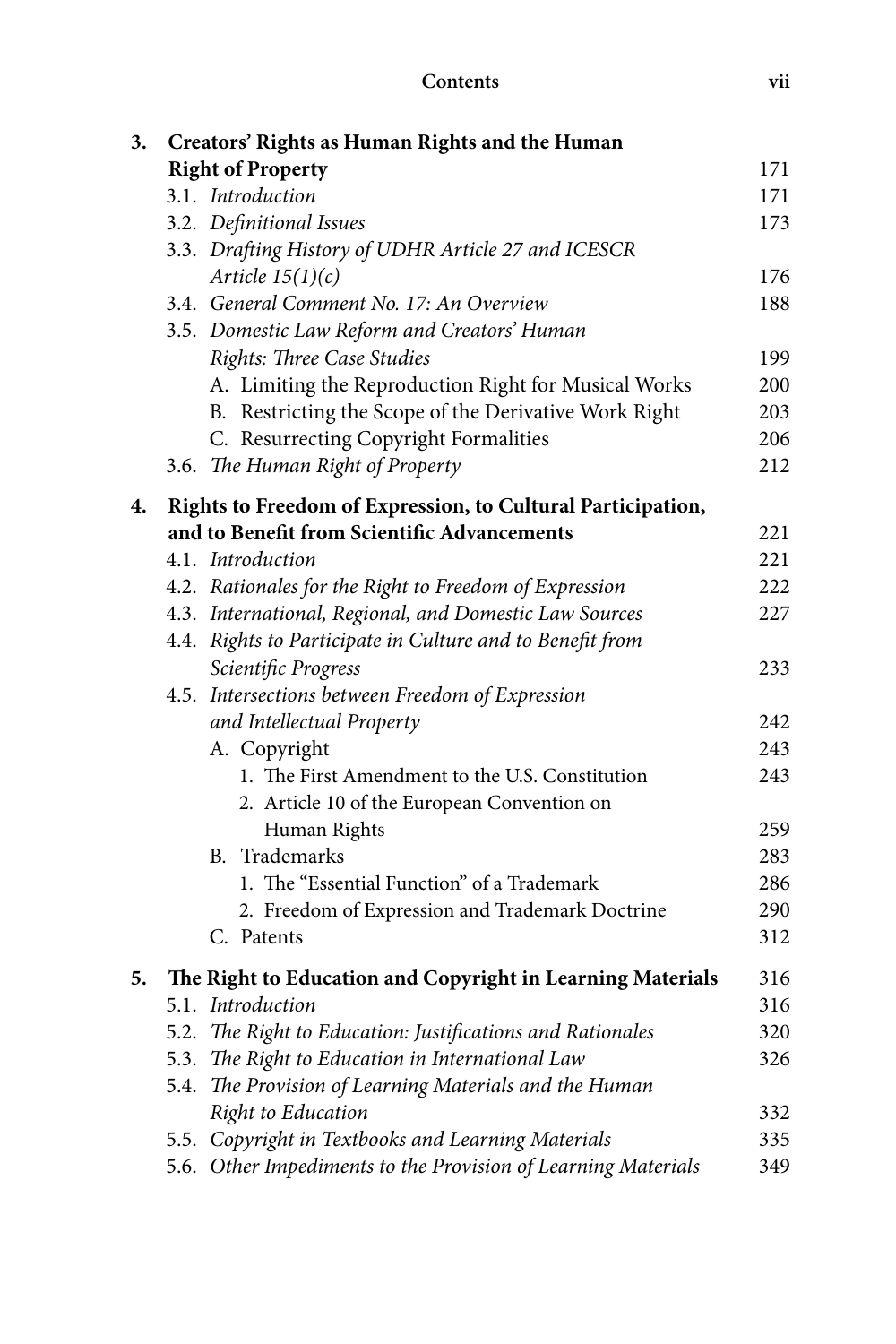# **viii Contents**

|    | 5.7. Mapping the Interface between Copyright and the<br>Right to Education | 357 |
|----|----------------------------------------------------------------------------|-----|
|    |                                                                            |     |
| 6. | The Human Right to Food, Plant Genetic Resources,                          |     |
|    | and Intellectual Property                                                  | 364 |
|    | 6.1. Introduction                                                          | 364 |
|    | 6.2. The Evolution of the Right to Food and of Intellectual                |     |
|    | Property Protection for Plant-Related Innovations                          | 366 |
|    | A. The Right to Food                                                       | 366 |
|    | 1. Justifications for and Critiques of the Human                           |     |
|    | Right to Food                                                              | 366 |
|    | 2. The Normative Evolution of the Human Right to Food                      | 371 |
|    | B. Intellectual Property Protection for PGRs                               | 379 |
|    | 1. Justifications for and Critiques of Intellectual                        |     |
|    | Property Protection for PGRs                                               | 379 |
|    | 2. The Evolution of Intellectual Property Protection                       |     |
|    | for PGRs                                                                   | 381 |
|    | a. Plant Variety Protection                                                | 382 |
|    | b. Patent Protection for Plant-Related Innovations                         | 386 |
|    | 3. Legal Rules and Policy Objectives in Tension                            |     |
|    | with Intellectual Property Protection for                                  |     |
|    | Plant-Related Innovations                                                  | 390 |
|    | a. Farmers' Rights                                                         | 390 |
|    | b. Regulating Access to PGRs in Nature and in                              |     |
|    | Global Seed Banks                                                          | 393 |
|    | c. "Biopiracy" and Intellectual Property Protection                        |     |
|    | of Raw Plant Materials                                                     | 394 |
|    | 6.3. Specific Controversies Involving the Right to Food                    |     |
|    | and Intellectual Property Protection for PGRs                              | 400 |
|    | A. The Response to Expanding Intellectual Property                         |     |
|    | Protection for PGRs in the United Nations Human                            |     |
|    | <b>Rights System</b>                                                       | 400 |
|    | B. Genetically Modified Seeds and the Right to Food                        |     |
|    | in India                                                                   | 409 |
|    | 1. The Protection of Plant Varieties and Farmers' Rights                   |     |
|    | Act, 2001, and the Seeds Bill, 2004                                        | 409 |
|    | 2. Constitutional Protection of the Right to Food and                      |     |
|    | the Review of India's 2008 Report to the Committee                         |     |
|    | on Economic, Social and Cultural Rights                                    | 415 |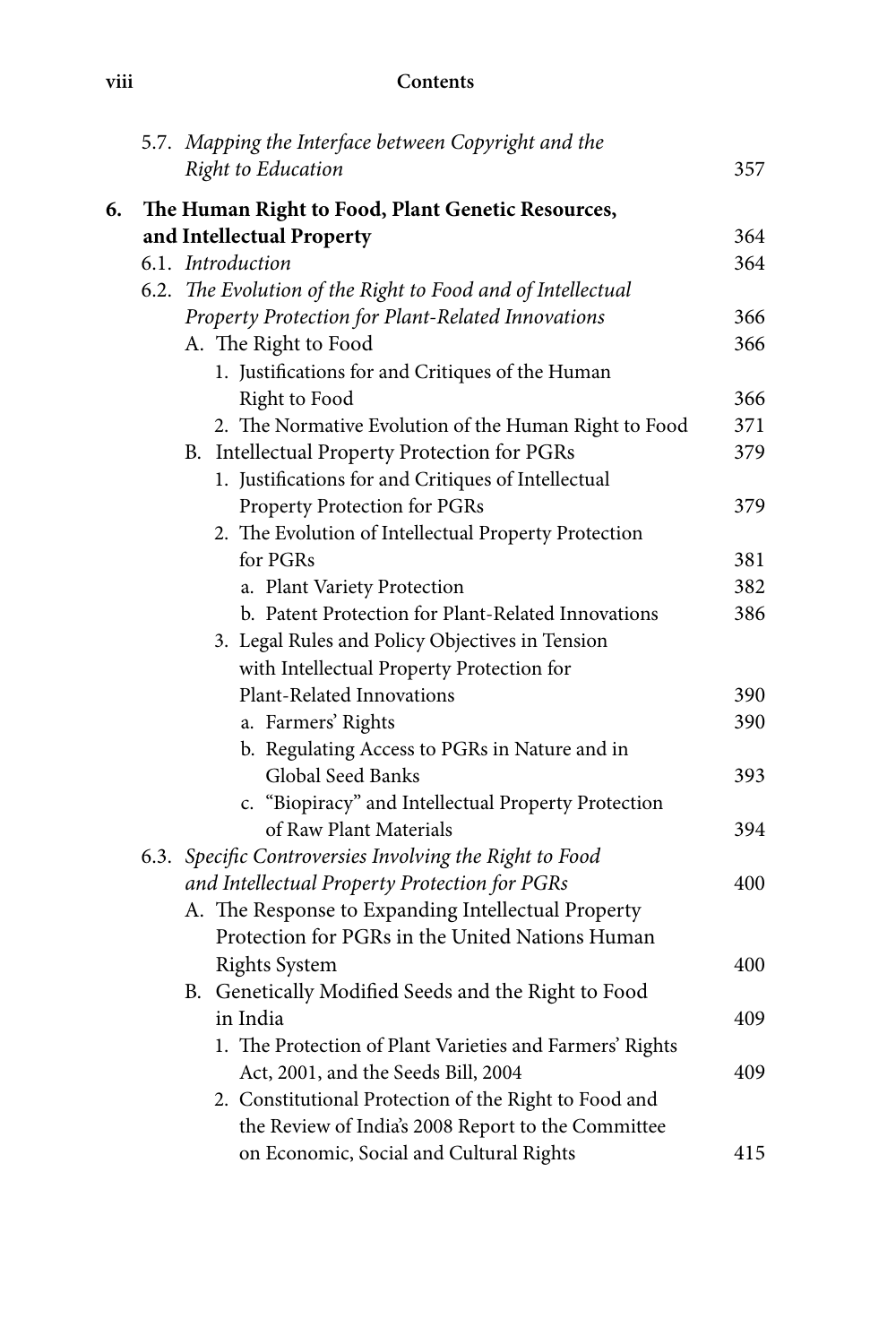|                 |                            | Contents                                                    | ix  |
|-----------------|----------------------------|-------------------------------------------------------------|-----|
| 7.              |                            | <b>Indigenous Peoples' Rights and Intellectual Property</b> | 432 |
|                 |                            | 7.1. Introduction                                           | 432 |
|                 |                            | 7.2. International Human Rights Law Relating                |     |
|                 |                            | to Indigenous Peoples                                       | 438 |
|                 |                            | 7.3. Human Rights, Self-Determination, and the              |     |
|                 |                            | Protection of Indigenous Peoples' Intellectual Property     | 447 |
|                 |                            | 7.4. Indigenous Peoples' International Initiatives Relevant |     |
|                 |                            | to Intellectual Property                                    | 457 |
|                 |                            | 7.5. Intellectual Property Protections for Traditional      |     |
|                 |                            | Knowledge and Traditional Cultural Expression               | 461 |
|                 |                            | 7.6. Individual and Collective Interests in Indigenous      |     |
|                 |                            | Cultural Productions                                        | 483 |
|                 |                            | 7.7. Intersections between Indigenous Human Rights          |     |
|                 |                            | and Intellectual Property Issues                            | 496 |
| 8.              |                            | Conclusion                                                  | 503 |
|                 |                            | 8.1. The Unavoidable Intersection of Human Rights           |     |
|                 |                            | and Intellectual Property                                   | 504 |
|                 |                            | 8.2. Assessing Existing Proposals to Reconcile Human        |     |
|                 |                            | Rights and Intellectual Property                            | 506 |
|                 |                            | 8.3. Toward a Human Rights Framework for Intellectual       |     |
|                 |                            | Property                                                    | 512 |
|                 |                            | A. The Protective Dimension of the Framework                | 513 |
|                 |                            | B. The Restrictive Dimension of the Framework               | 516 |
|                 | References                 |                                                             | 523 |
| Acknowledgments |                            | 539                                                         |     |
| Index           |                            | 543                                                         |     |
|                 | Cases Discussed (Selected) |                                                             | 550 |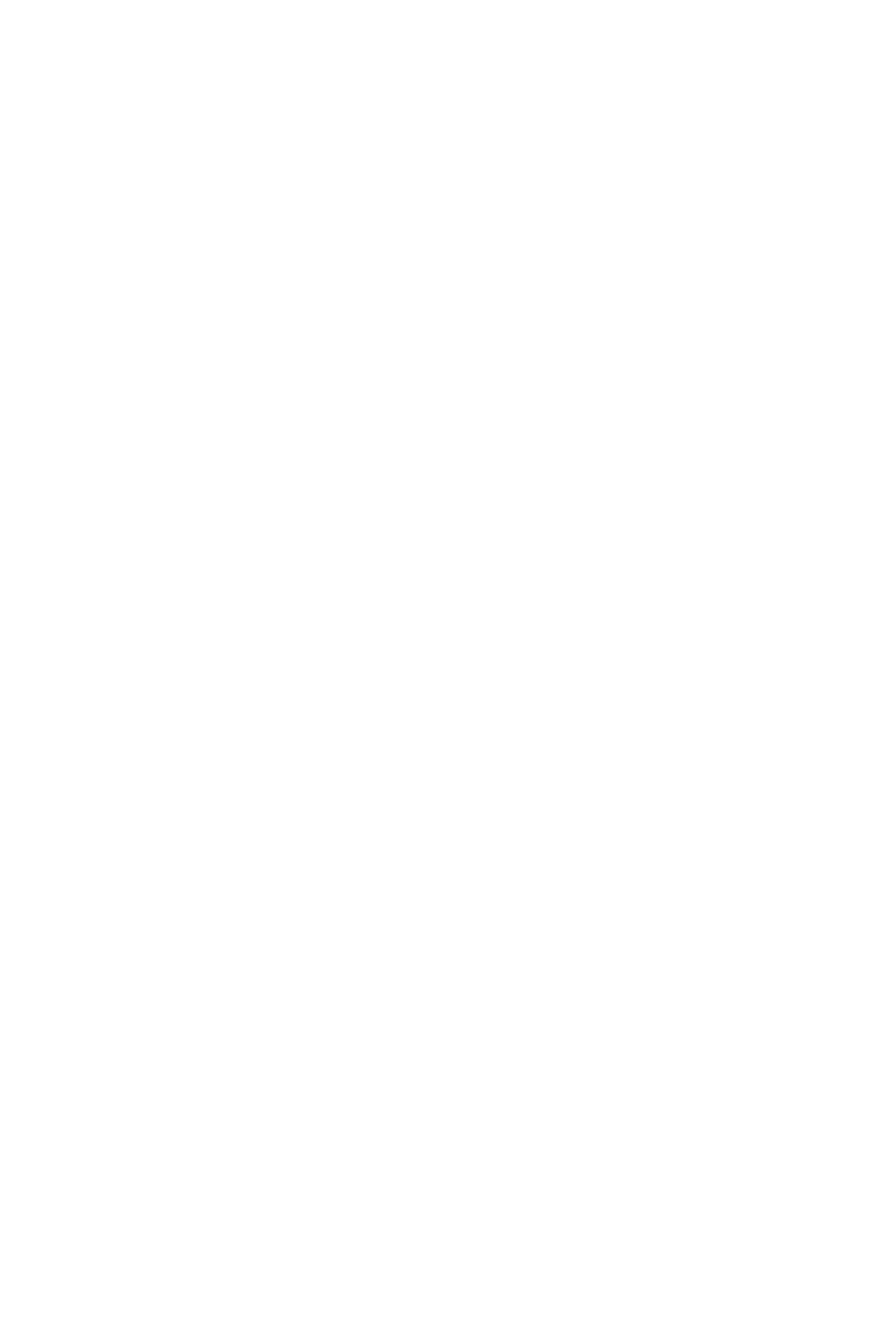# **Preface**

The key terms in this book's subtitle – "mapping," "global," and "interface" – reflect our approach to analyzing the relationship between human rights and intellectual property.

Consider first the cartographical trope, "mapping." It is possible to envision intellectual property law and human rights law as the product of the gradual accretion and spread of international and domestic laws and institutions. The terrain of international intellectual property law was the first to emerge. Initially the subject of discrete bilateral agreements between sovereign nations, its modern form came to be established with the two great multilateral intellectual property treaties from the end of the 19th century: the Paris Convention on industrial property (1883) and the Berne Convention on literary and artistic works (1886). The international human rights regime emerged more recently, with the founding of the United Nations after World War II, and, in particular, the adoption of the Universal Declaration of Human Rights (1948).

 From these beginnings, the terrain occupied by both issue areas has expanded significantly in substantive reach, in prescriptive detail, and in geographic scope. In the intellectual property context, the international law relating to patents illustrates this point. At the end of the 19th century, the desirability of domestic – let alone international – patent protection was a matter of sharp debate, even among industrialized nations. For this reason, the Paris Convention contains few substantive rules – although its national treatment and international priority rules for patent registrations were important achievements – and (like the Berne Convention) it has no effective enforcement mechanisms.

 Today, in contrast, international intellectual property law imposes a significant and detailed array of substantive and enforcement obligations. The Agreement on Trade Related Aspects of Intellectual Property (TRIPS), which came into force in 1995, obliges member states to recognize patents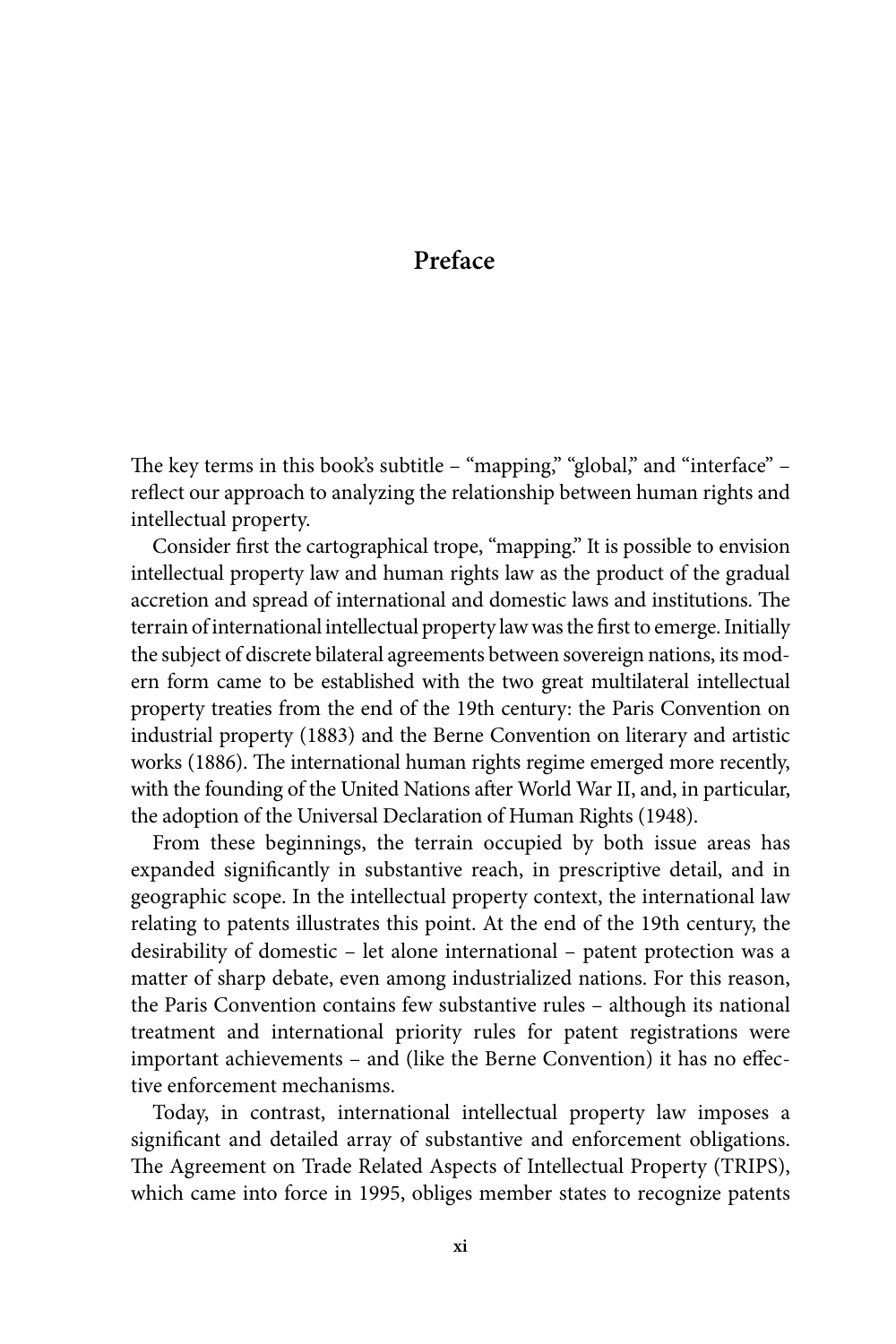## **xii Preface**

in all fields of technology (subject to transitional arrangements for developing nations). TRIPS also dictates the standard by which domestic law deviations from international patent rules are to be tested, and it sets forth detailed requirements in areas such as domestic enforcement procedures. Perhaps most significantly, noncompliance with TRIPS can trigger meaningful sanctions, as a result of the treaty's integration into the international trade regime now administered by the World Trade Organization. That body, through its dispute settlement system, also contributes to the development of international intellectual property norms, along with a number of other key agencies, most notably the World Intellectual Property Organization (WIPO). The expansion of international patent law did not stop with TRIPS. International norms continue to emerge and develop as a result of multilateral, regional, and bilateral agreements. A potentially important new initiative, the Anti-Counterfeiting Trade Agreement (ACTA), is currently being negotiated. If adopted, ACTA will shape international intellectual property rules and enforcement mechanisms in a range of different contexts.

The space occupied by the international human rights regime has also grown significantly since its inauguration in the middle of the 20th century. The Universal Declaration gave birth to two foundational treaties that entered into force in 1976 – the International Covenant on Civil and Political Rights and the International Covenant on Economic, Social, and Cultural Rights. The Covenants, together with the general comments, case law, and recommendations of their respective treaty bodies, and the decisions of regional human rights courts and commissions, have significantly bolstered the prescriptive force of human rights law. A particularly noteworthy development has been the widening acceptance of social, economic, and cultural rights that, until the 1990s, remained mostly underdeveloped, particularly in the West. New recognition of the human rights of groups has also emerged – commitments that are especially important to the world's indigenous peoples.

 In terms of enforcement, the most important activities are occurring at the regional and domestic levels, especially in Europe but also in the Americas and other regions. National courts increasingly adjudicate human rights treaties directly or draw upon international norms when construing national constitutions and statutes. At all levels, multiple review mechanisms and judicial bodies shape human rights law through their investigative and interpretive activities. Indeed, one critique of the international human rights regime is that it suffers from a surfeit of rules, institutions, and decision makers that risks weakening the system as a whole.

 As a result of these and related developments, the respective terrains of both the human rights and intellectual property regimes have grown significantly and the intersections between them have expanded. There now exists a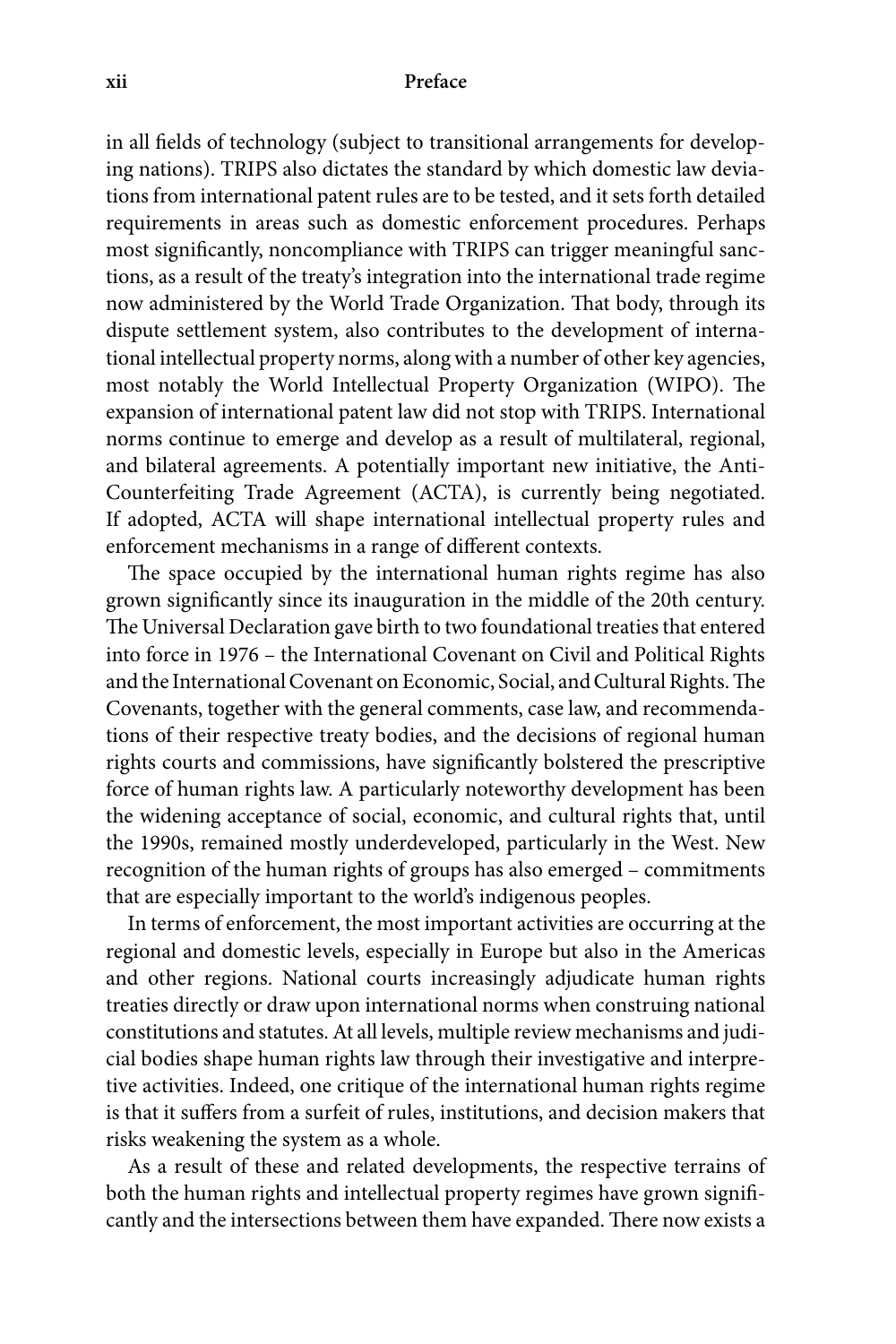## Preface xiii

broad range of legal, social, political, practical, and philosophical issues that straddle both fields. These intersections are evolving rapidly, requiring a new conceptual cartography to help map the changing landscape.

 We explore a number of these intersections in this book. To continue with the patent example introduced earlier, consider the human right to the highest attainable standard of health in the light of the protection of pharmaceutical patents. Many nations once denied patents for new drugs on public health grounds; today, TRIPS obliges member nations to recognize and enforce patents in all fields of technology, including medicines. As a result of these countervailing legal commitments, government agencies, international organizations, and civil society groups must engage with the disciplines of both human rights and intellectual property to develop effective, just, and enduring responses to public health crises and to identify new mechanisms for harnessing private innovation to serve the wider social good. This is already occurring as a growing number of actors typically concerned with human rights issues are becoming engaged in intellectual property issues and (although perhaps to a lesser extent) vice versa.

This discussion also underscores the salience of the term "global" in the book's subtitle. State and private actors in legal regimes have long recognized the inadequacy of purely domestic responses. In the human rights context, the atrocities of the Second World War engendered a commitment to the idea that sovereign nations cannot be the sole arbiter of the fundamental human entitlements. The founders of the United Nations and the drafters of the Universal Declaration recognized that human rights must be bolstered by international institutions and international legal obligations. In the intellectual property context, both private firms and governments have long recognized that effective responses to piracy and counterfeiting, and, more recently, the protection of genetic resources and indigenous knowledge, cannot be adequately addressed at the domestic level. In addition, there now exist important feedback mechanisms in intellectual property lawmaking, whereby norms developed at the international and domestic levels mutually influence each other.

As we discuss in Chapter 1, the existence of *any* meaningful engagement between the two areas of law is a relatively recent phenomenon. Scholars and policymakers in each regime are only beginning to recognize areas of mutual concern. Because law is shaped by human agency, the way in which human rights and intellectual property intersect is not an inevitable or predetermined process. The actors who engage with the legal and social policy issues to which both regimes are relevant have a large measure of discretion in determining the character of this interaction. Will there be a seismic clash, a rupturing of tectonic plates, as the two areas move ever closer together and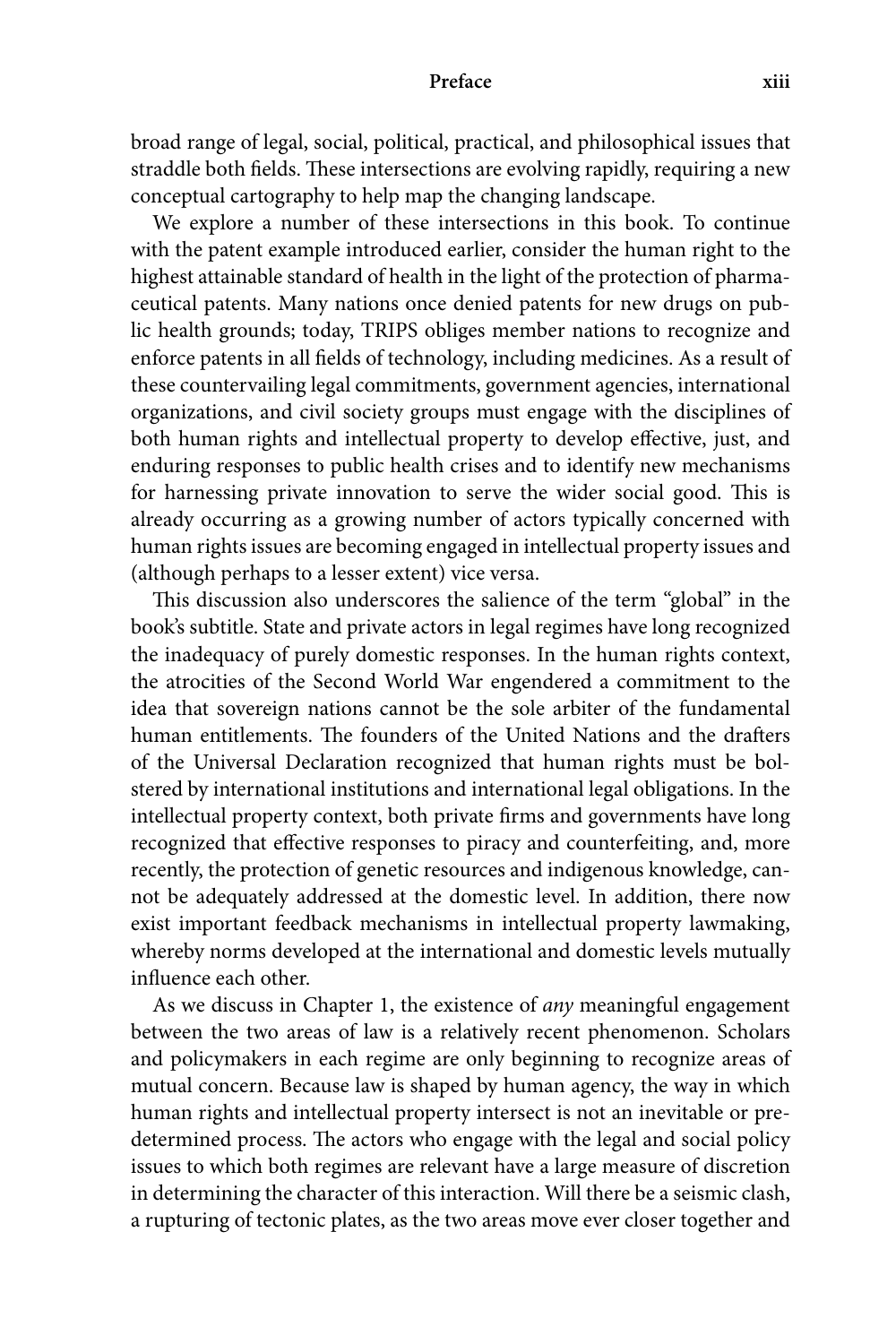## **xiv Preface**

finally collide? Or will the engagement be carefully considered, nuanced, and accommodating? Our preference is for the latter kind of engagement, and one of the aims of this book is to provide the substantive materials and original analytical content to help others to explore the intersections between the two regimes in a productive and coherent fashion.

These considerations also explain the use of the term "interface" in our subtitle. The most familiar use of the term is in the computing context. It denotes mechanisms for conjoining distinct or contrasting elements and systems: soft ware and hardware, or interfaces between operating systems. Human rights and intellectual property exhibit distinctive systemic characteristics. For the most part they have evolved independently – although, as we discuss in Chapter 3, there is an often-overlooked set of human rights obligations that recognize the rights of creators in their artistic and scientific works - and have been shaped by different sets of actors in distinct institutional contexts and informed by divergent analytical traditions. A key aim of the book, suggested by our use of the term "interface," is to provide a structure for dialog and engagement between these two – hitherto largely separate – systems.

To that end, Chapter 1 offers a conceptual overview of the relationship between human rights and intellectual property, as well as a brief summary of each area of law. The latter will be useful for readers less familiar with the traditions and substance of one or both areas. Chapter 1 also explores different ways that the relationship between human rights and intellectual property has been understood by scholars and in different legal and policy contexts. The chapters that follow develop the latter theme and present "case studies" of several distinct controversies. Chapter 2 considers the right to health and patented pharmaceuticals; Chapter 3 addresses the human rights associated with certain types of creative activity; Chapter 4 examines the rights of freedom of expression and cultural participation and the right to benefit from scientific progress; Chapter 5 explores the right to education and the potential tensions with copyright protection in learning materials; Chapter 6 examines the human right to food in the context of intellectual property protections in plant genetic materials; Chapter 7 considers the claims that have emerged in the context of indigenous peoples' struggles for recognition of their rights in respect of traditional knowledge and other forms of cultural production. In a final chapter, we offer a fuller exposition of our own framework for conceptualizing the most productive connections between the human rights and intellectual property regimes.

The decision to defer the exposition of our conceptual framework until the Conclusion in part reflects the genesis of this book. Several years ago, one of us developed a law school course entitled Human Rights and Intellectual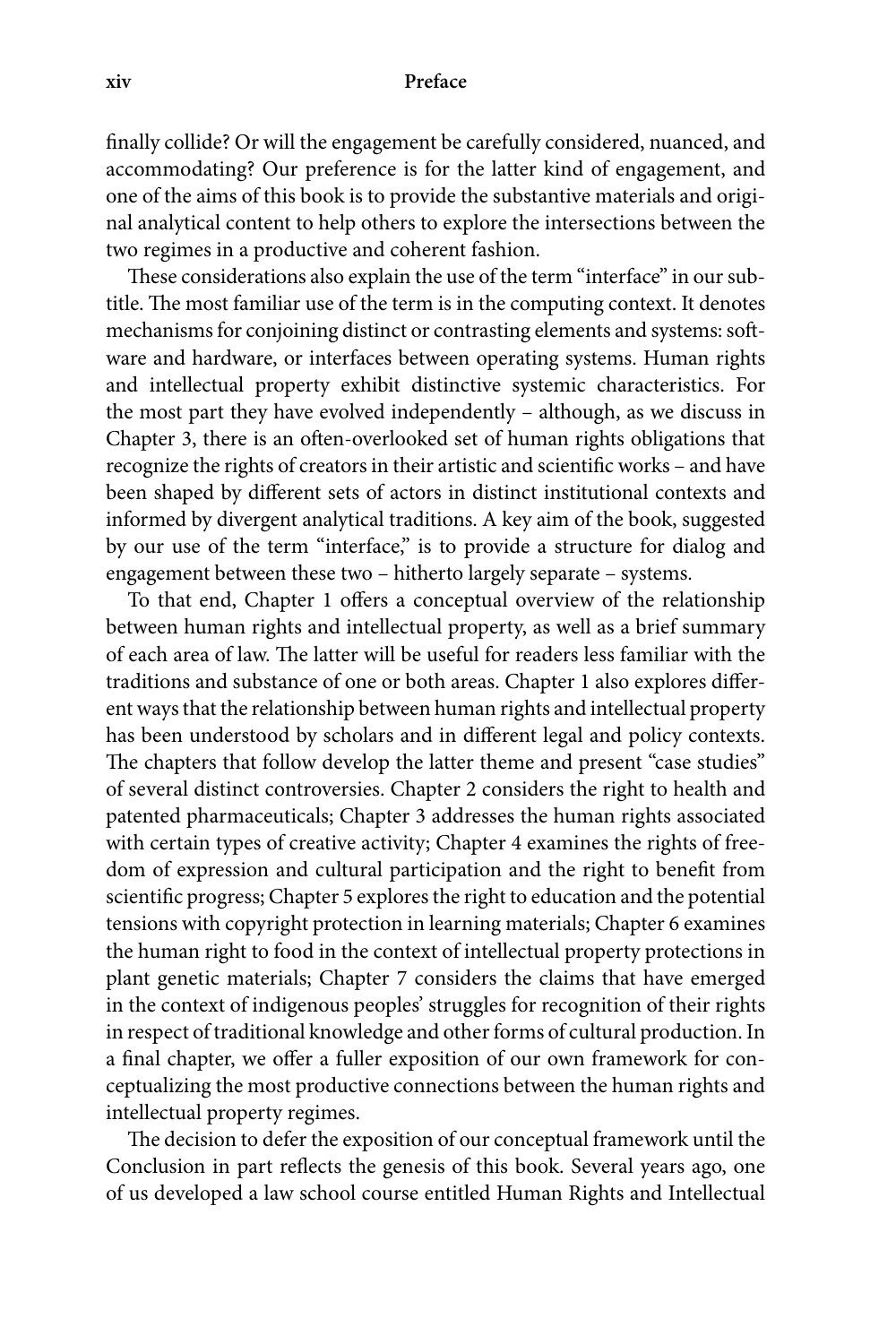## **Preface xv**

Property. Partly because of the novelty of the topic, no teaching materials existed, a gap that endures today. Teaching the course was a very fulfilling experience. The course brought together students from an array of different backgrounds and with a range of different interests – not only intellectual property and human rights, but also international trade and indigenous peoples' law and policy issues. The course invited these groups to engage with each other across the intellectual, heuristic, and, sometimes, cultural divides that had informed their thinking about the various issues to which human rights and intellectual property are relevant – issues that we consider at greater length in the case studies in each chapter of this book. The aims of the course included introducing students to the substantive laws, policies, and institutional frameworks of both human rights and intellectual property. But a more ambitious aim was to invite students to develop their own conceptions of how the two areas might interact. Although we have our own views on how the contours of the interface might be mapped, as a pedagogical matter we believe that readers' engagement with this topic will be richer if they are also encouraged to form their own views as to how this might be achieved. Hence our decision on the placement of the final chapter.

These concerns also reflect the thinking behind our use of the term "mapping" – the present participle form of the verb. Engagement between the two areas of law is a dynamic and evolving process, one to which we hope this book will contribute. But we labor under no pretension that this work is by any measure complete. We look forward to engaging with the responses – including, we imagine, rigorous critiques – that this text might invite.

 Our aspirations for the book also extend beyond the classroom context. We hope that it will contribute to the emerging scholarship in the field and to the policy debates that are beginning to occur in both regimes. Here we offer a personal anecdote. When we first entered law teaching in the 1990s, human rights and intellectual property were separate components of our respective research agendas. Our decision to focus our scholarly efforts in these two discrete areas was highly unusual. In fact, a senior colleague counseled one of us to choose one field and abandon the other, warning that there was little benefit - and potentially much risk – in attempting to develop expertise in two such different and unrelated fields. The response offered by the recipient of this well-meaning advice was to acknowledge the lack of substantive connections between the two legal regimes, but to counter that there was much to be learned by interacting with different communities of scholars, government officials, and civil society groups, who rarely, if ever, interacted directly with each other.

 More than a decade later, much has changed. When we now explain to colleagues and students that our research explores the intersections between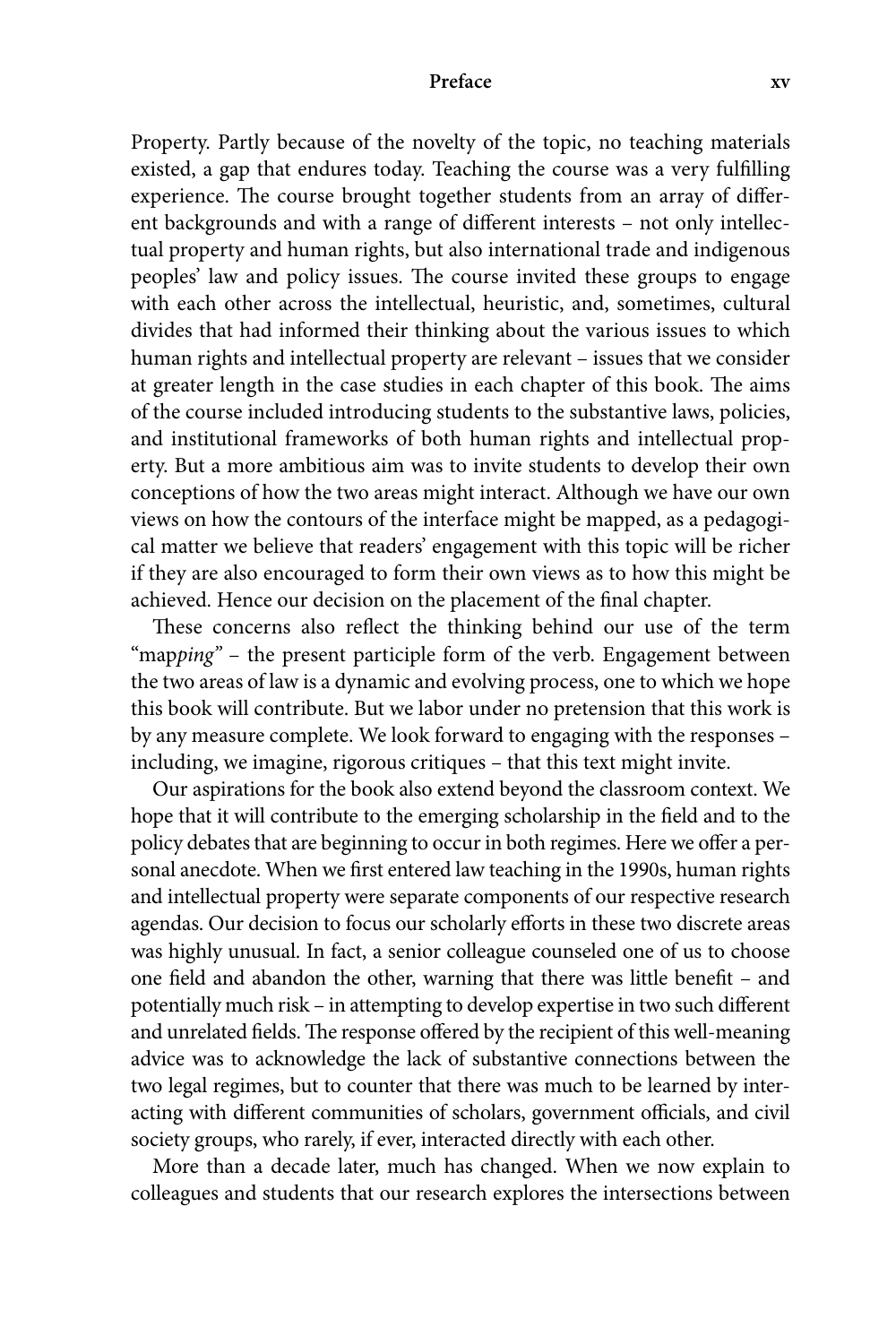## **xvi Preface**

intellectual property and human rights, the usual response is a gleam of recognition and a question or two – most often about patented medicines and HIV-AIDS, but increasingly about freedom of expression and online technologies or the moral rights of artists. We are hardly alone in exploring these issues. As we indicated earlier, growing numbers of civil society organizations now include both human rights and intellectual property in their mandates, often specializing in subissues such as patents and the right to health, access to knowledge, or the intersection of human rights, intellectual property, and development. And the global network of commentators and journalists who write about the interface of the two fields is expanding, as revealed by the numerous and diverse entries in this book's extensive References.

 For law students, as well as students in cognate disciplines, such as political theory and international relations, much of the value of the book may lie in the extensive Notes and Questions that follow the analysis of each substantive topic. These sections invite the kind of deep engagement and interrogation of substantive issues and conceptual frameworks that characterize universitylevel instruction, at both undergraduate and graduate levels. We also hope that this book will be useful in other contexts and for other actors, including government officials, international organizations, activists, and civil society groups. To that end, discussions of substantive topics often are followed by Issues in Focus. These sections perform a number of functions, including summarizing recent developments and highlighting emerging issues. By deploying a range of different analytical techniques and materials, we hope that the book can be used by, and will be useful for, a wider range of constituencies.

 Finally, we would like to acknowledge the many scholars who have contributed to the writing of this book with comments and criticisms. They include Barbara Atwood, Molly Beutz, Jamie Boyle, Audrey Chapman, Graeme Dinwoodie, Maureen Garmon, Toni Massaro, Ruth Okediji, and Peter Yu. We are also grateful for the help of several research assistants, including Laura Duncan, Eric Larson, Lisa Lindemenn, María Méndoza, Casey Mock, Pedro Paranagua, Meryl Thomas, and Amy Zavidow. Erin Daniel provided invaluable assistance in obtaining permissions to reproduce copyrighted materials. Last, but by no means least, are the unswerving dedication and patience of our respective partners, David Boyd and Bryan Patchett, the acknowledgment of whose manifold contributions is itself a reflection of hard-fought human rights struggles.

Laurence R. Helfer Graeme W. Austin Durham, North Carolina, USA Wellington, New Zealand December 2010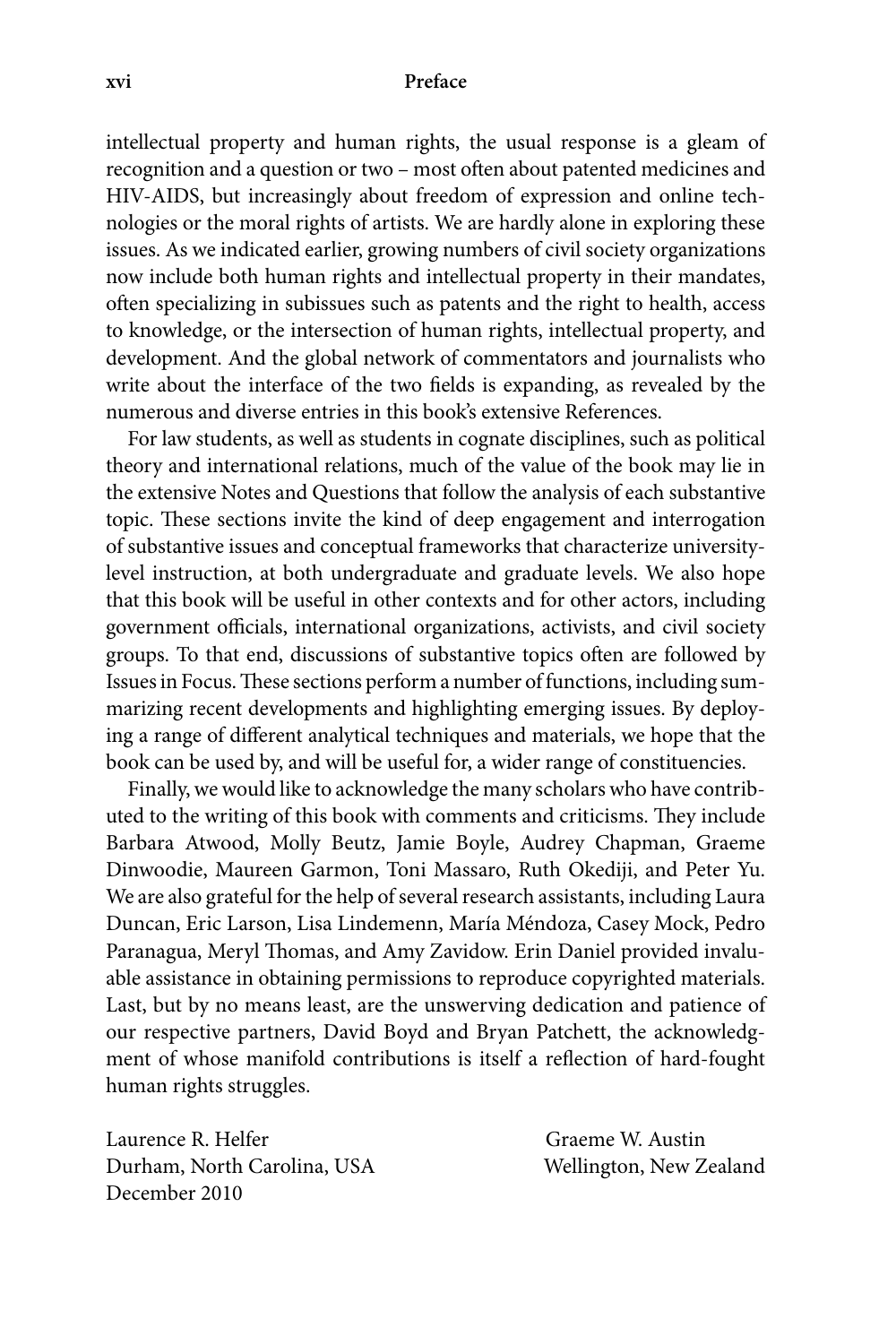# **Chapter 8**

# **Conclusion**

This book analyzes the interface of human rights and intellectual property from multiple perspectives. Chapter 1 introduces the major legal, institutional, and political aspects of each regime, explains how they came into increasing contact over the past decade, and explores alternative frameworks for conceptualizing their relationship. Each of the remaining chapters adopts a predominantly substantive orientation that examines in depth specific intersections between certain human rights and intellectual property protection rules. In this concluding chapter, we shift focus to elaborate the major transsubstantive themes that are interwoven through the preceding materials. Our aim is twofold. First, and more modestly, we seek to illuminate connections that transcend specific "hot button" controversies and to offer deeper insights about the interconnections between the two legal regimes. Second, and more ambitiously, we offer our own analytical framework to assist scholars, policymakers, civil society groups, and students in conceptualizing the relationship between human rights and intellectual property.

 We begin in Section 8.1 by reiterating the inevitability of the human rights–intellectual property interface and by rejecting – both as a matter of principle and as a matter of practical politics – arguments for maintaining a firewall between the two regimes and avoiding the difficult work of normative engagement. Section 8.2 evaluates three proposals to demarcate the boundary lines between human rights and intellectual property, proposals whose particularities we describe in greater detail in previous chapters. Section 8.3 offers our own conception of the human rights-intellectual property interface, synthesizing and expanding upon the ideas developed in previous chapters. We distinguish between the *protective* and *restrictive* functions of international human rights law in the intellectual property context and propose a framework that identifies when human rights concerns favor revising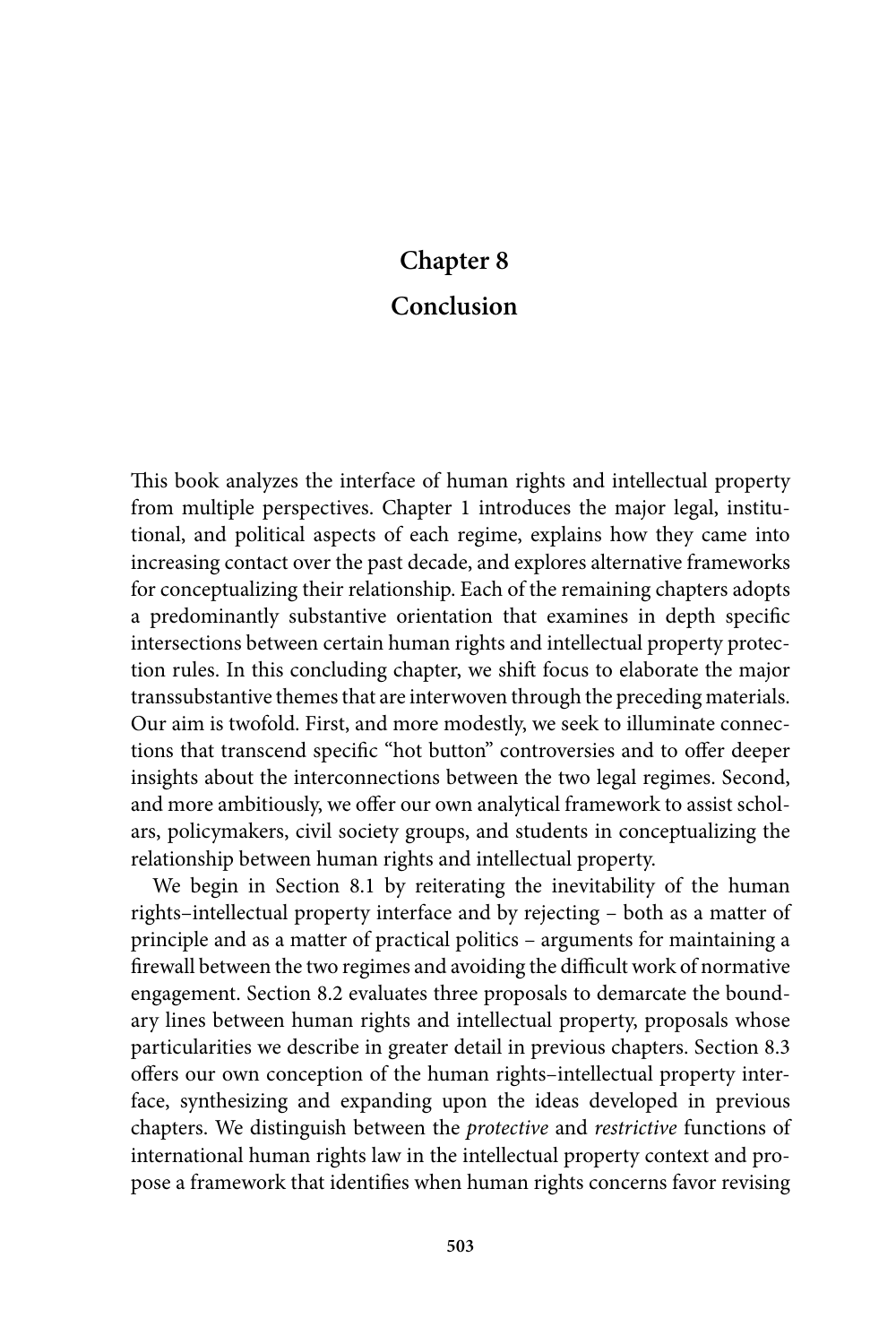existing intellectual property protection rules or otherwise restructuring the incentives for human creativity and innovation.

## 8.1. The Unavoidable Intersection of Human Rights **and Intellectual Property**

The previous chapters of this book describe the growing network of international organizations, government agencies, civil society groups, attorneys, commentators, and journalists whose work focuses on both human rights and intellectual property issues. Many of the individuals who participate in this network view the increasing intersections between the two regimes as beneficial. Some, however, are suspicious of these developments, preferring instead to maintain or even fortify the boundary between the regimes. Others take aim at specific points of intersection, claiming that the overlap of previously unrelated rules and institutions will result in deleterious legal or policy outcomes.

This opposition is partly engendered by a resistance to change among actors who are habituated to the discourse of one complex legal and political system but not the other. But this resistance is animated by more than a reflexive fear of the unfamiliar. The two communities speak very different languages. Intellectual property commentators, especially those working in the Anglo-American tradition, employ the analytical tools of utilitarianism and welfare economics to evaluate the trade-offs between incentives and access and the consequences for the individuals and firms that create, own, and consume intellectual property products. The international human rights movement, by contrast, engages in a discourse of absolutes that seeks to delineate the negative and positive duties of states to respect and promote inalienable individual freedoms. As a result, to label something as a "human right" often invokes – in rhetoric if not always in reality – a language of trumps and unconditional demands. This emphasis on categorical rights and responsibilities appears ill suited to the rapidly changing technological and economic environment in which intellectual property rules operate, an environment that often engenders calls for incremental recalibrations of the balance between incentives and access.

 A second basis for resistance to the intersection of human rights and intellectual property stems not from concerns about each regime as it actually exists, but rather from opposition to actors who make rhetorical and, we believe, inflated claims grounded in one regime to support arguments for changing the other. Commentators on both sides have expressed concerns about such overclaiming. Some in the human rights community, for example, fear that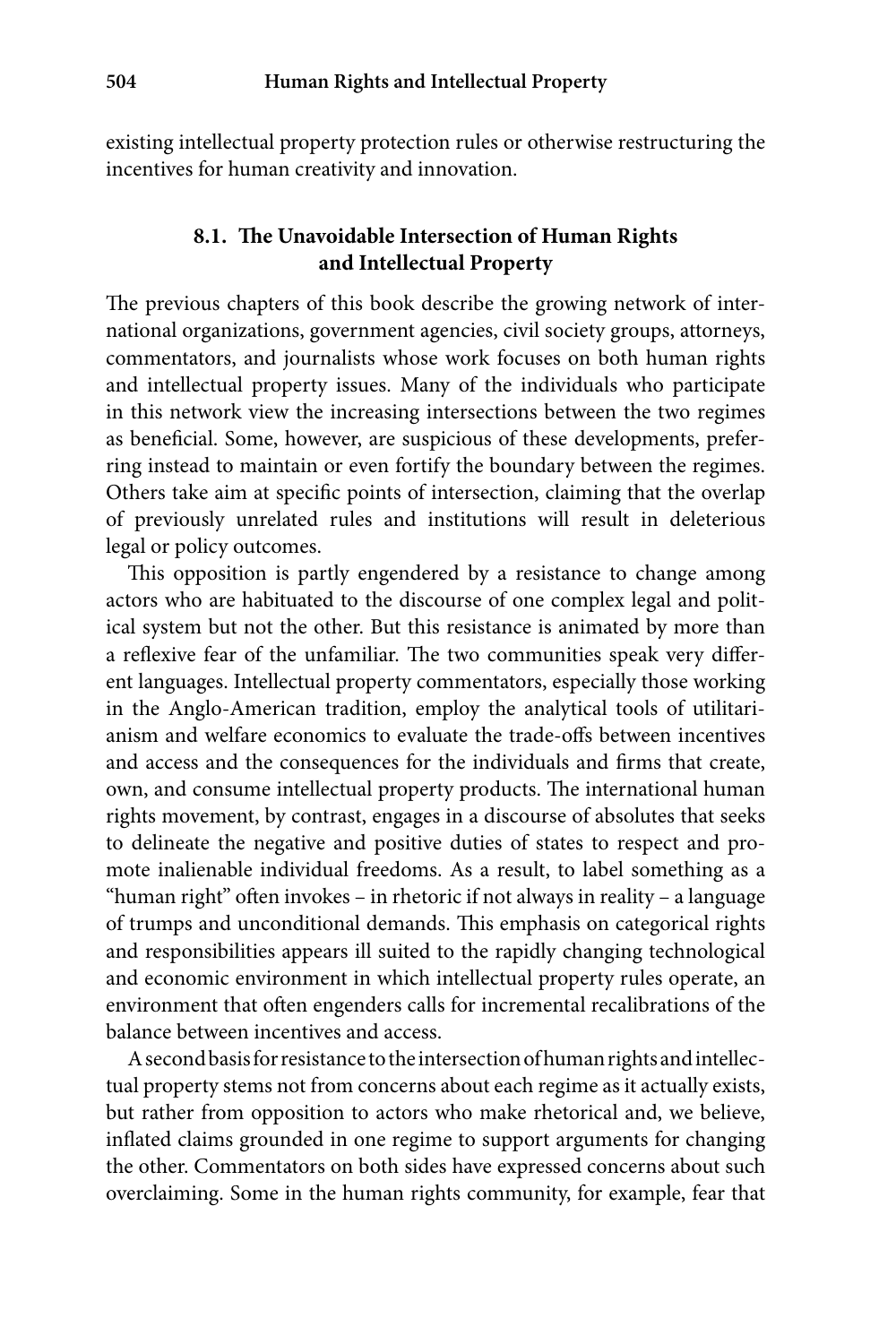intellectual property owners – in particular, multinational corporations – will invoke the creators' rights and property rights provisions of international instruments to lock in maximalist intellectual property rules that will further concentrate wealth in the hands of a few at the expense of the many. Parts of the intellectual property community, by contrast, have expressed the concern that seemingly vague calls for states to "respect, protect, ensure, and fulfill" economic and social rights are code words for more radical campaigns to promote government intervention in private innovation markets and radically scale back or even abolish intellectual property protection. A common factor that unites both sets of fears is the focus on extremist arguments that ignore the actual structure and content of each legal regime.

 A third explanation for resistance to the human rights–intellectual property interface stems from a concern with fragmentation of international regimes, overlapping competencies of international institutions, and conflicts among legal obligations. Worries that the international legal system is becoming overly fragmented are widespread. That system, unlike its national counterparts, lacks a single legislative, executive, or judicial body with mandatory, universal powers. It is composed of disaggregated and decentralized rules and institutions that include thousands of multilateral, regional, and bilateral treaties and customary laws; myriad nonbinding declarations and resolutions and other "soft law" norms; intergovernmental organizations with diverse memberships and subject matter competencies; international tribunals, review bodies, and arbitral panels with different jurisdictional mandates; and formal and informal networks of government, private, and hybrid regulators.

 Anxieties relating to the fragmentation of international legal regimes are exacerbated by institutional competence concerns. Since the adoption of the TRIPS Agreement in the mid-1990s, many important intellectual property controversies have been litigated within the World Trade Organization (WTO). The merger of trade and intellectual property has provoked a wealth of scholarly debate, much of it unflattering. But calls for the international trading system to give greater consideration to human rights concerns – both those related specifically to intellectual property and more generally – raise difficult issues as to whether WTO decision makers are adequately equipped to mediate these competing values.

At the level of rule conflict, fragmentation concerns run especially high where human rights, intellectual property, and trade intersect. The applicable rules often pull in opposite directions, suggesting to some observers that their interaction is a zero sum game in which the only legal and policy choice is between wider access in the present or more innovation in the future,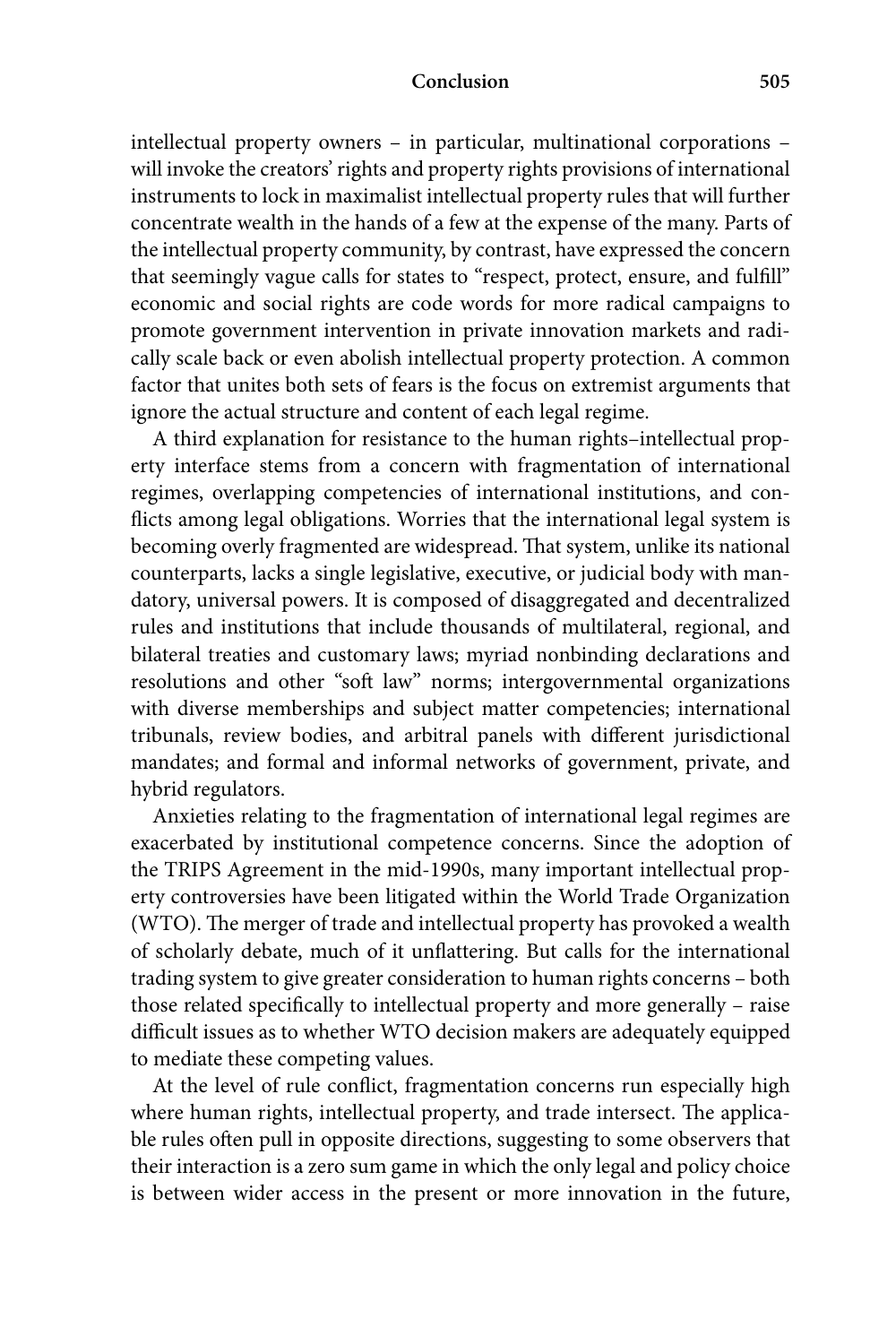never both. These concerns have motivated international review bodies and commentators to propose normative hierarchies that privilege one regime over the other where relevant rules conflict. As the analysis of these hierarchies in Chapter 1 reveals, however, these efforts are insufficiently theorized and highly contested. Government officials, adjudicators, nonstate actors, and scholars are unlikely to accept any wholesale normative prioritization of the two regimes, and they will continue to advance competing claims in the many diverse venues made possible by the international legal system's disaggregated structure. Continued engagement of the two regimes is therefore inevitable. Providing a constructive framework for analyzing and facilitating that engagement is one of the principal motivations for writing this book.

## **8.2. Assessing Existing Proposals to Reconcile Human Rights and Intellectual Property**

The analyses in this book and in our previously published articles and essays on which it is based are by no means the only attempts to analyze the relationship between the human rights and intellectual property regimes. A number of scholars and international expert bodies have made thoughtful interventions on these issues over the past decade, and their arguments and proposals have enriched our own ideas about the subject. In previous chapters of this book, we give these commentators and experts pride of place by reproducing and engaging with key extracts of their writings. Here, we paint with a broader brush. We group these contributions into three broad and admittedly simplified categories, highlighting common themes, strengths, and weaknesses and laying the groundwork for our own analysis.

The first group of scholars emphasizes the importance of rediscovering the historical record.<sup>1</sup> For these commentators, resolving the normative tensions engendered by the intersection of human rights and intellectual property requires unearthing the original understanding of the long-forgotten creators' rights and cultural benefit clauses in UDHR Article 27 and

1 *See, e.g* ., Audrey Chapman, *Approaching Intellectual Property as a Human Right: Obligations Relating to Article 15(1)(c)*, 35 COPYRIGHT BULL. 4 (2001); ECOSOC, Comm. on Econ., Soc. and Cultural Rights, *Drafting History of the Article 15(1)(c) of the International Covenant on Economic, Social and Cultural Rights* , E/C.12/2000/15 (Oct. 9, 2000) ( *prepared by* Maria Green); Lea Shaver, *The Right to Science and Culture*, 2010 Wisc. L. Rev. 121 (2010); Lea Shaver & Caterina Sganga, *The Right to Take Part in Cultural Life*: On Copyright and Human *Rights* , 27 Wisc. Int'l L. Rev . 637 (2009); Peter K. Yu, *Reconceptualizing Intellectual Property Interests in a Human Rights Framework* , 40 U.C. Davis L. Rev . 1039 (2007); Paul Torremans, Copyright as a Human Right, in PAUL L. C. TORREMANS (ED.), COPYRIGHT AND HUMAN RIGHTS: FREEDOM OF EXPRESSION - INTELLECTUAL PROPERTY - PRIVACY 1 (2004).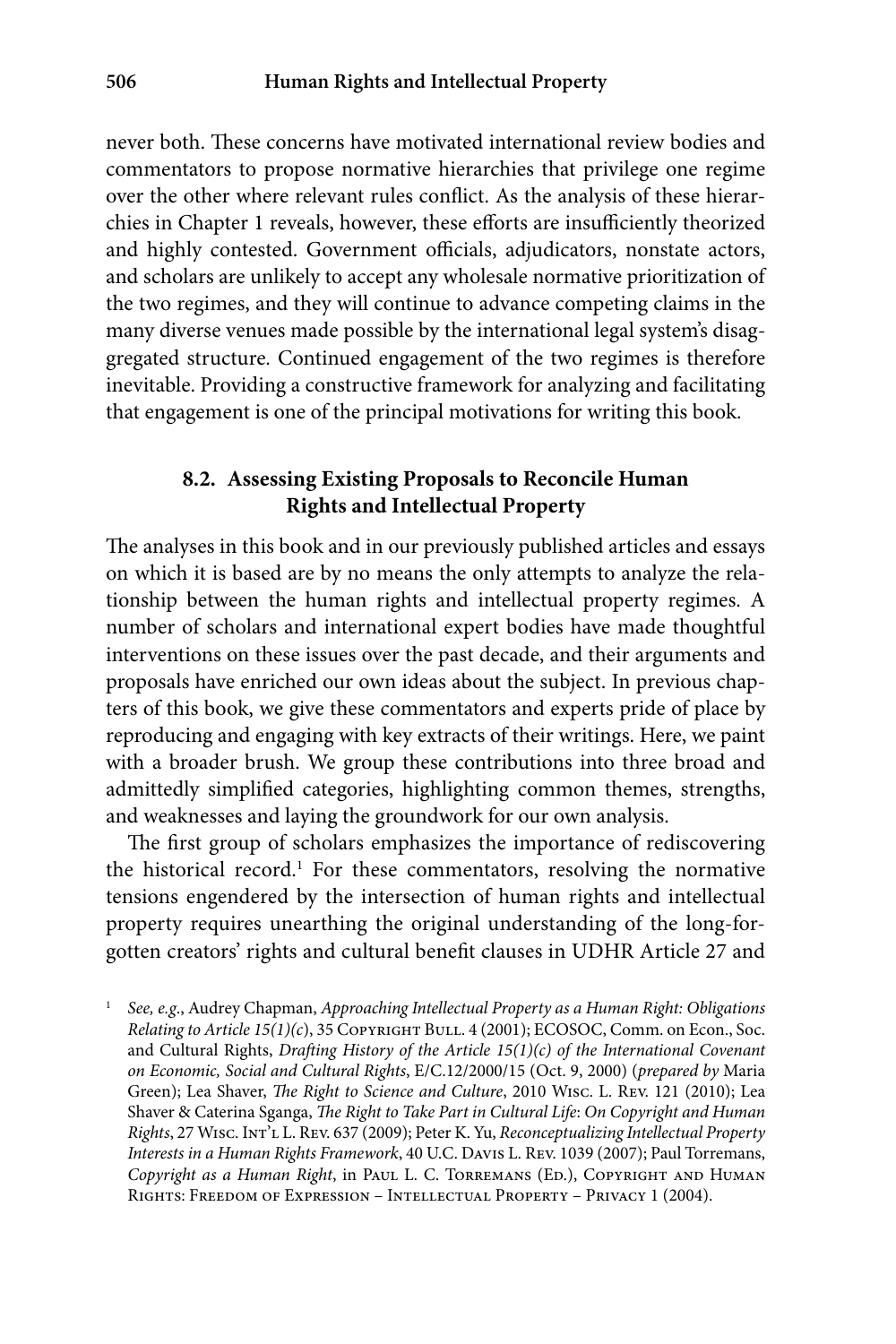ICESCR Article 15. As we explain in greater detail in Chapter 3, these clauses set forth legal obligations and policy objectives closely analogous to those embodied in intellectual property systems. Like the latter systems, the texts of Article 27 and of Article 15, when read together, obligate governments to recognize and reward human creativity and innovation and, at the same time, to ensure public access to the fruits of those endeavors. Striking the appropriate balance between these two goals is the central challenge that both regimes share.

 One of the aims of this historical research is to rediscover how the women and men who wrote Articles 27 and 15 understood that this crucial balance would be struck. By carefully parsing the negotiating histories and the wider political and social contexts that gave birth to these clauses, commentators hope to explain why the drafters included the moral and material interests of creators and the public's right to enjoy the benefits of that creativity in universal human rights instruments. For some scholars, however, this enterprise is also a precursor to a second, more ambitious goal: to provide a historical justification for giving greater weight to the public side of the balance between access and innovation and concomitantly reduced protections for the creators and owners of intellectual property products.

We fully support the first objective but are more skeptical of the second. Shedding light on this obscure corner of the human rights regime is undoubtedly a worthy endeavor. However, the historical record provides only limited and ultimately inconclusive guidance. It demonstrates that the drafters strongly endorsed the right to participate in culture and to enjoy the benefits of scientific progress and its applications, rejected proposals to include copyright protection in the UDHR and ICESCR, and divided over the decision to recognize creators' rights as human rights. In the absence of greater specificity, however, the drafting history is too slender a reed on which to ground an alternative framework for how states should balance these competing goals.

This use of history is misguided in another respect. Human rights law and intellectual property law are both famously dynamic, readily adapting to changing circumstances through new rounds of treaty making, interpretations by international tribunals, and revisions of national laws. A framework that privileges the original understanding of Articles 27 and 15 fails to engage with this dynamism and with the evolutions in law, politics, social values, and technology that engendered these adaptations.

 A second group of scholars views the increasing attention to intellectual property issues in the human rights regime as an opportunity to reexamine tools that already exist in national intellectual property laws and treaties that help government decision makers to strike a socially optimal balance between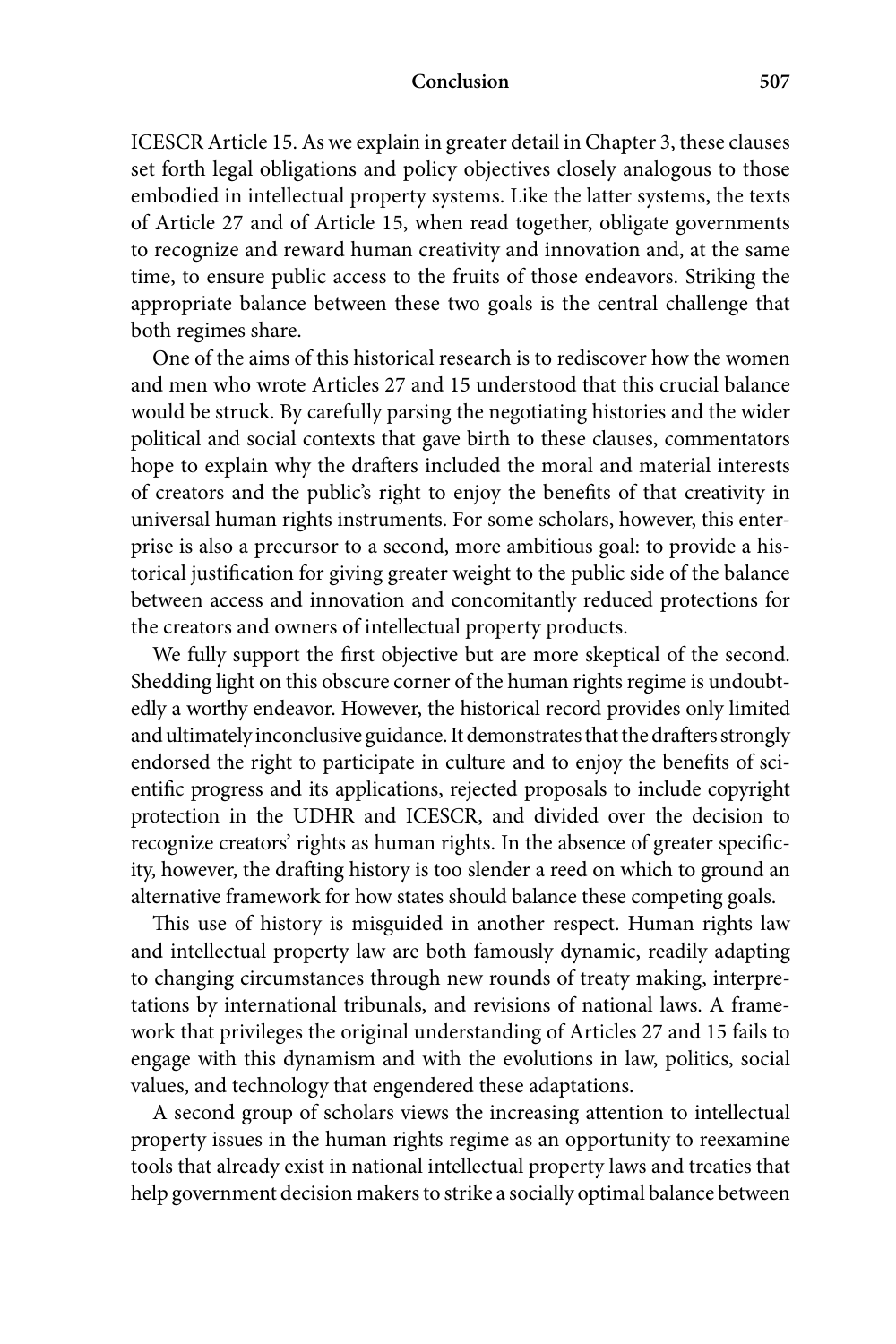incentivizing private innovation and enriching the cultural, scientific, and information commons.<sup>2</sup> For these commentators, gazing at intellectual property through a human rights lens illuminates the fact that governments have rarely used many of these policy levers or have allowed them to fall into desuetude. Once revived or expanded, this argument continues, these tools – which include subject matter exclusions, exceptions and limitations, compulsory licenses, and special and differential treatment of developing countries – can fully achieve the goals that the intellectual property system shares with the human rights regime while avoiding the risks of importing rights claims that are less susceptible to utilitarian balancing.

 We endorse calls to revive and expand policy levers that have long been part of the intellectual property regime as a formal matter but that are infrequently utilized in practice, whether because of lack of familiarity or pressure from international organizations, developed countries, or intellectual property industries. And we agree with the conclusions of international expert bodies that the "flexibilities" in intellectual property treaties and statutes are salutary on their own terms as well as essential to maintain compatibility with international human rights law. We part company with these scholars and experts, however, to the extent they assert that bolstering these policy tools is not only necessary but also sufficient to reconcile the human rights and intellectual property regimes.

 We reject this conclusion as a matter of both principle and practical politics. As a matter of principle, flexibility mechanisms provide breathing space for governments to promote a wide range of objectives that conflict or are in tension with expansive intellectual property protection rules. Commentators have offered numerous suggestions for manipulating these policy levers to enhance economic development, foster local innovation, and increase technology transfers from developed to developing countries. These are salutary goals, to be sure. But they are insufficiently connected to the protection of fundamental rights and freedoms. Stated another way, intellectual property

<sup>2</sup> See, e.g., P. B. Hugenholtz, *Copyright and Freedom of Expression in Europe*, in ROCHELLE Cooper Dreyfuss, Harry First, & Diane Leheer Zimmerman (Eds.), Innovation Policy in an Information Age (2000); P. Bernt Hugenholtz & Ruth L. Okediji, *Conceiving an International Instrument on Limitations and Exceptions to Copyright: Final Report* (Mar. 2008), *available at* http://www.ivir.nl/publicaties/hugenholtz/finalreport2008.pdf; Ruth Okediji, *Securing Intellectual Property Objectives: New Approaches to Human Rights*  Considerations, in MARGOT E. SALOMON ET AL. (EDS.), CASTING THE NET WIDER: HUMAN Rights, Development and New Duty-Bearers 211 ( 2007 ); A. Strowel & F. Tulkens, *Freedom of Expression and Copyright under Civil Law: Of Balance, Adaptation, and Access* , in J. Griffiths & U. Suthersanen (Eds .), Copyright and Free Speech, Comparative AND INTERNATIONAL ANALYSES (2005).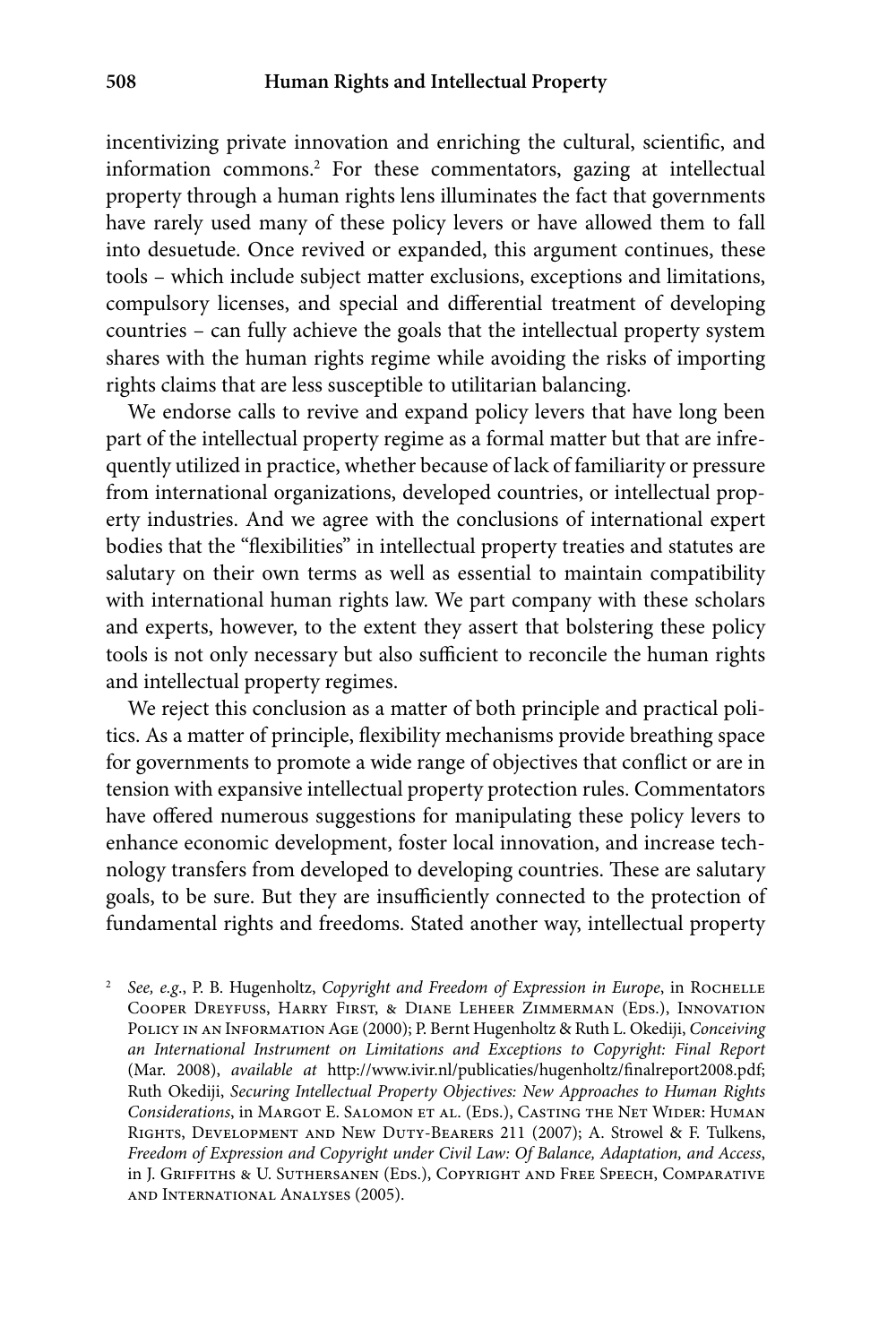flexibility mechanisms expand the regulatory space available to governments. Yet they offer at best only limited guidance for restructuring creativity and innovation policies to promote human rights, including the treaty obligations and customary rules that the vast majority of states have ratified and recognized as legally binding.

As a matter of practical politics, calls to revivify intellectual property flexibility mechanisms face a major structural challenge, one that engagement with the international human rights regime can help to overcome. In the existing intellectual property system, the producers and owners of intellectual property products are the only "rights" holders. All other actors – consumers, future creators, and the public generally – are relegated to an implicitly inferior status. Recognizing this imbalance, commentators have recently introduced proposals for "users' rights," "maximum standards" of intellectual property protection, and new international instruments that make exceptions and limitations mandatory rather than permissive.

We believe that many of these initiatives, although beneficial, are misguided in a number of respects. First, the proposals are at odds with more than a century of international intellectual property lawmaking in which treaties establish only basic ground rules (such as national treatment) and minimum standards of protection (such as subject matter eligibility rules and exclusive rights). Expanding this settled approach to embrace user rights and mandatory exceptions and limitations is a challenging and contested enterprise, as demonstrated by recent debates in WIPO on proposals for a treaty on access for the visually impaired.<sup>3</sup> In contrast, arguments grounded in human rights reframe the demands of consumers, future creators, and the public as internationally guaranteed entitlements that are conceptually equivalent to those of intellectual property owners and producers.

This linguistic shift is not a semantic trick; nor is it merely a rhetorical move. It also reshapes normative agendas and negotiating strategies. From a normative perspective, such a reframing directs intellectual property reform advocates to work within international human rights venues – in particular the treaty bodies and the special rapporteurs and independent experts of the Human Rights Council whose activities we examine in previous chapters – to clarify ambiguous legal norms and evaluate the human rights consequences of existing intellectual property laws and policies. It would be myopic for

<sup>3</sup> *See, e.g* ., James Boyle, *Obama's Mixed Record on Tech Policy* , Fin. Times (Jan. 25, 2010); Manon Ress, *Six Myths about the Treaty for People with Disabilities That Should Be Debunked Next Week?* , Knowledge Ecology International (Mar. 5, 2010), *available at* http://keionline. org/node/795 .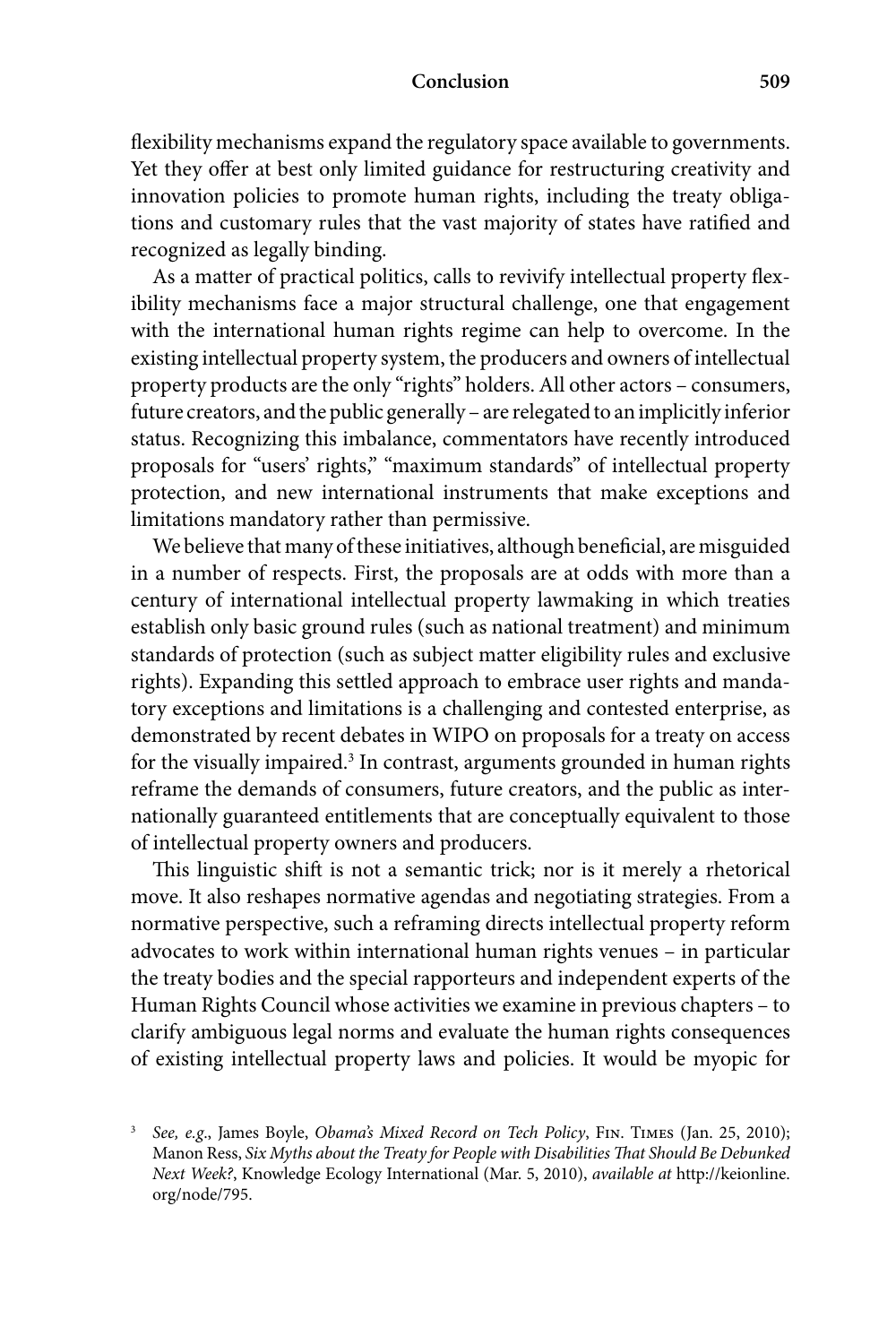these reform advocates to refrain from influencing these human rights actors and, where appropriate, from forging alliances with them, especially now that these actors have devoted significant attention to national and international intellectual property protection rules.

 From a negotiating perspective, reform arguments that draw upon the output of these human rights venues have a distinct strategic advantage. They invoke legal rules and norms adopted by institutions whose provenance and legitimacy are well established and that have received the imprimatur of many governments in other international fora. By drawing upon these sources, reform advocates can more credibly claim that a rebalancing of intellectual property protection rules is necessary to harmonize two parallel regimes of internationally recognized "rights." And they can more easily deflect claims that such rebalancing efforts are merely fig leaves for self-serving legislation by well-resourced user industries or disguised attempts to distort free trade rules or free ride on foreign creators and inventors.

 A third approach to reconciling human rights and intellectual property employs the rules of the former regime to bolster arguments for expanding or diminishing the rules of the latter.<sup>4</sup> Expansionist arguments are often raised by industries that view their business models and financial viability as tied to the exclusive exploitation rights that intellectual property protection confers. Seizing upon (and often misreading) the creators' rights and property rights clauses of international instruments, these industries seek to lock in maximalist intellectual property protection by invoking the rhetoric of human rights as trumps. A fear of such expansionist claims – and the perceived difficulty of refuting them - explains why some commentators are skeptical of attempts to analyze intellectual property issues in human rights terms.

<sup>4</sup> See, e.g., Audrey R. Chapman, *Towards an Understanding of the Right to Enjoy the Benefits* of Scientific Progress and Its Applications, 8 J. HUM. RTs. 1 (2009); Christophe Geiger, "Constitutionalising" Intellectual Property Law? The Influence of Fundamental Rights on *Intellectual Property in the European Union*, 37 Int'l Rev. Intell. Prop. & Competition L . 371 (2006); Christophe Geiger, *Fundamental Rights, a Safeguard for the Coherence of Intellectual Property Law?*, 35 Int'l REV. INTELL. PROP. & COMPETITION L. 268 (2004); Tom Giovanetti & Merrill Matthews, Institute for Policy Innovation, *Intellectual Property Rights and Human Rights* , IDEAS, Sept. 2005, *available at* http://www.ipi.org ; Burkhart Goebel, *Geographical Indications and Trademarks in Europe*, 95 TRADEMARK REP. 1165 (2005); see also Kal Raustiala, *Density and Conflict in International Intellectual Property* Law, 40 U.C. Davis L. Rev. 1021, 1032 (2007) (stating that "the embrace of [intellectual property] by human rights advocates and entities … is likely to further entrench some dangerous ideas about property: in particular, that property rights as human rights ought to be inviolable and ought to receive extremely solicitous attention from the international community").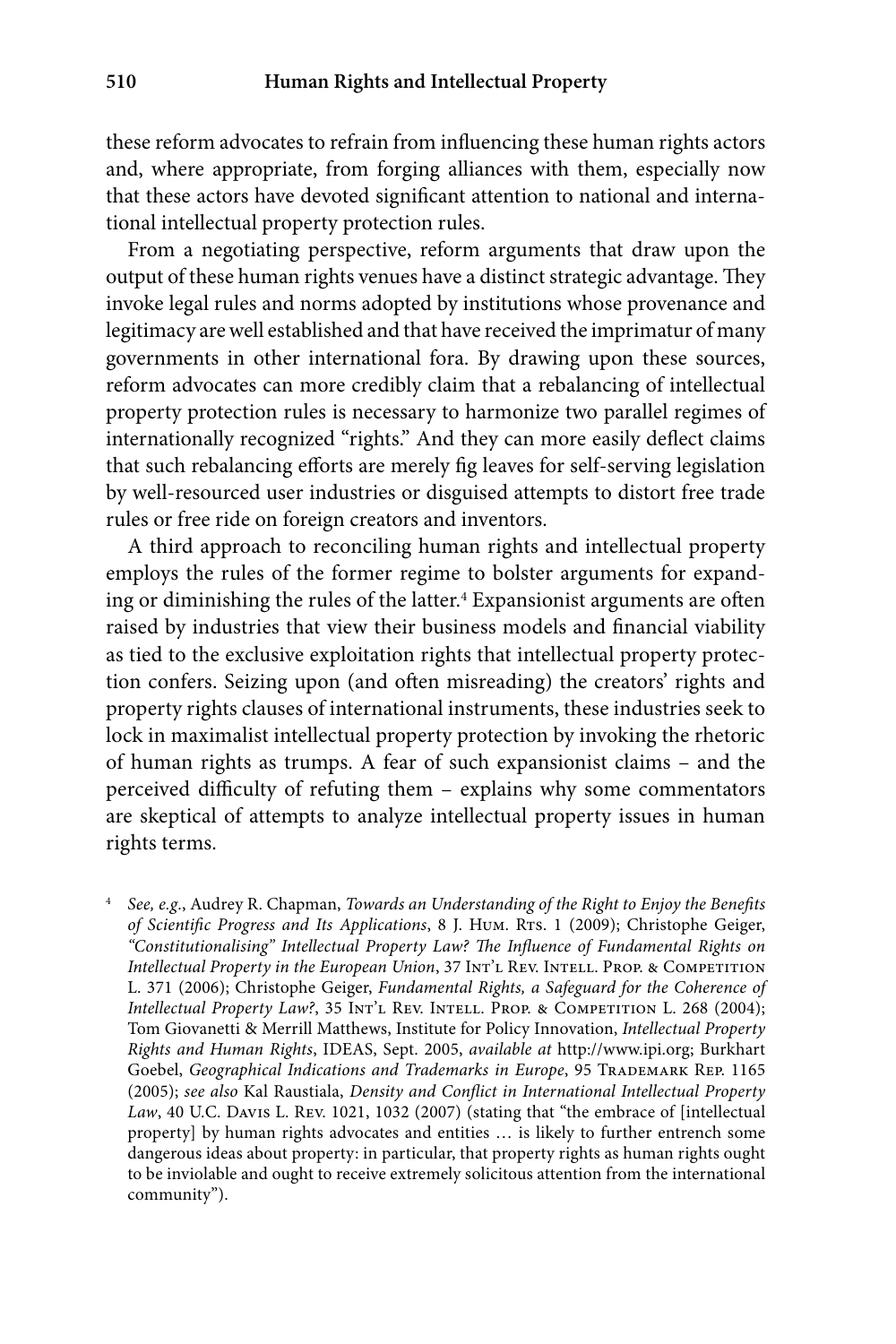These fears are not entirely unfounded, especially in Europe. The recently adopted Charter of Fundamental Rights of the European Union (EU) subsumes intellectual property under the rubric of property, and provides in Article 17(2) that "Intellectual property shall be protected." References to fundamental rights appear in the recitals of several EU directives on intellectual property. A few national courts in Europe have relied on property guarantees in their respective constitutions when adjudicating intellectual property disputes. And, as discussed in Chapter 3, the European Court of Human Rights has extended the right of property in Protocol No. 1 to the European Convention on Human Rights to copyrights, patents, and trademarks owned by both corporations and individuals.

 Viewed in isolation, these trends appear ominous. But they are counterbalanced by a large and growing number of international and domestic decisions, in Europe and elsewhere, that invoke civil and political rights (in particular freedom of expression) and economic and social rights (in particular the right to health) to limit or cabin expansive interpretations of intellectual property protection rules. Commentators and public interest NGOs have endorsed these developments, urging decision makers to reach outside intellectual property's own flexibility mechanisms and safety valves to impose external limits, or maximum standards of protection, upon intellectual property owners.

These two opposing frameworks share a common methodology. Each begins with the existing baseline of intellectual property protection and then invokes selective provisions of international human rights law to bolster arguments for moving that baseline in one direction or the other. The frameworks also share a common flaw. They encourage uncoordinated interventions at the upper and lower boundaries of intellectual property protection, interventions that, over time, would establish both a floor and a ceiling on intellectual property.

This selective use of human rights law to impose upper and lower limits on intellectual property protection standards is worrisome. These efforts have mostly ignored the creators' rights and cultural rights provisions of UDHR Article 27 and ICESCR Article 15. They have instead invoked human rights that are unconcerned with balancing the protection of creators and innovators against the public's right to benefit from the scientific and cultural advances. Lacking a coherent blueprint to undertake the sensitive and policy-laden analysis that such balancing requires, human rights interventions at the upper and lower boundaries of intellectual property law will inevitably be ad hoc. They may also create cycles of underprotection and overprotection, depending on the vagaries of which issues are raised, in which venues, and in what order.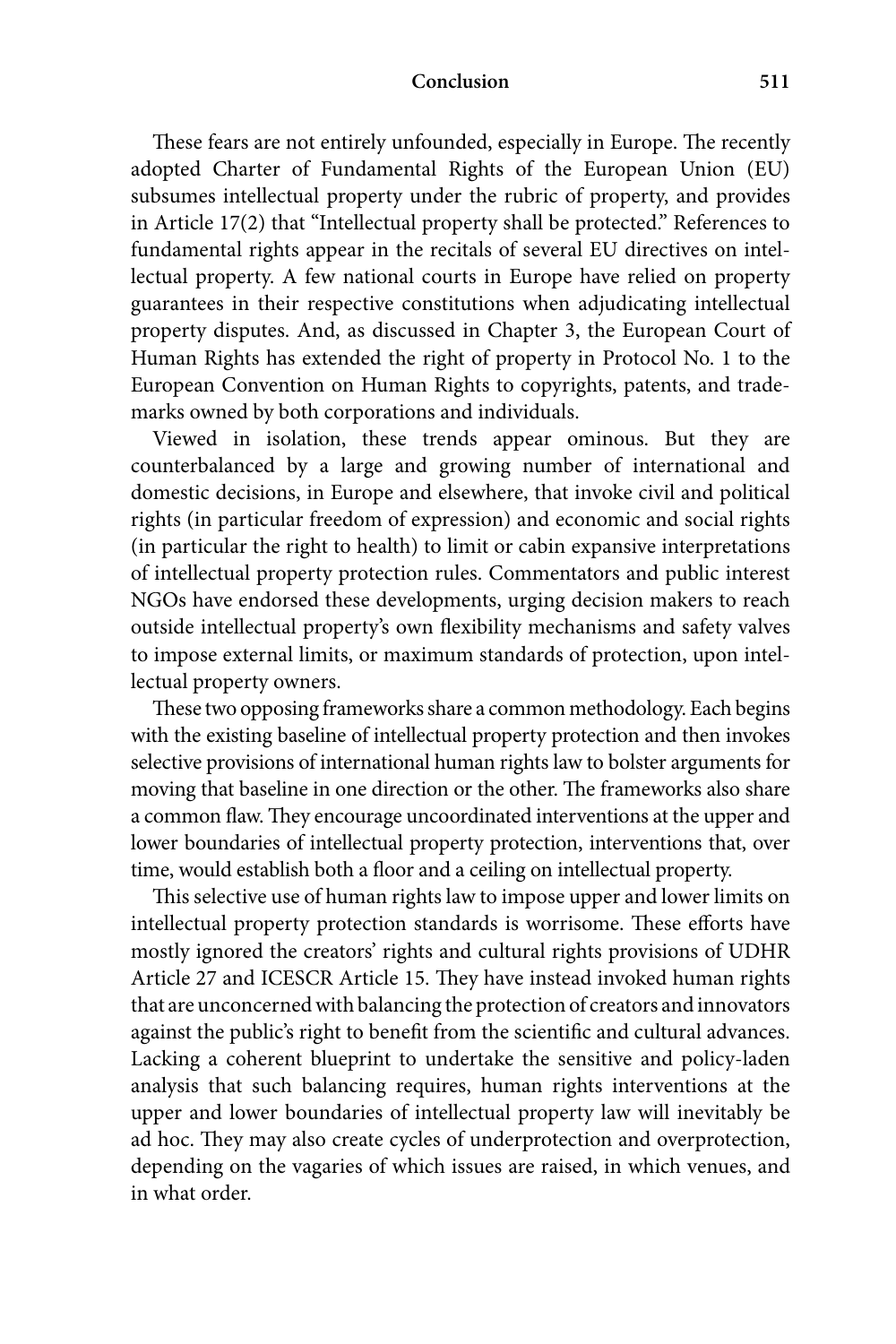#### **8.3. Toward a Human Rights Framework for Intellectual Property**

In this section, we offer our own framework for understanding the interface between human rights and intellectual property. As we explain in greater detail below, our framework differs from the approaches reviewed previously in several important respects. First, it is capacious, encompassing the full panoply of human rights and freedoms whose realization is affected by intellectual property protection rules. Second, our framework rejects arguments that invoke human rights to leverage across-the-board expansions or rollbacks of intellectual property protection. Third, our framework is empirically grounded. It urges governments, before revising the status quo, first to determine whether and to what extent intellectual property – as opposed to other factors – impedes or enhances the attainment of desired human rights outcomes. Fourth, our framework is dynamic. It draws inspiration from the drafting history of the creators' rights and cultural benefit clauses, but recognizes that the human rights and intellectual property regimes are continually evolving in response to changing conceptions of legal entitlements and technological progress.

 As an initial matter, we distinguish between the *protective* and *restrictive* dimensions of human rights in the intellectual property context. The protective dimension requires states (1) to recognize and respect the rights of individuals and groups to enjoy a modicum of economic and moral benefit from their creative and innovative activities and (2) to refrain from bad faith and arbitrary interferences with intellectual property rights that the state itself has previously granted or recognized. In contrast, the restrictive dimension, which includes both a process component and a substantive standard, identifies the conditions under which the realization of a specific right or freedom requires (1) a diminution of intellectual property protection standards and enforcement measures, (2) a restructuring of incentives for private creativity and innovation, or (3) both.

 Our framework also stresses the importance of the process, transparency, and predictability values that are hallmarks of the rule of law.<sup>5</sup> The founding documents of the international human rights movement did not emphasize

<sup>&</sup>lt;sup>5</sup> There are many different conceptions of the rule of law. See Note, Thom Ringer, *Development*, *Reform, and the Rule of Law: Some Prescriptions for a Common Understanding of the "Rule*  of Law" and Its Place in Development Theory and Practice, 10 YALE HUM. RTS. & DEVELOP. L.J. 178 (2007). For a recent application to international intellectual property, see Laurence R. Helfer, Karen J. Alter, & M. Florencia Guerzovich, *Islands of Effective International Adjudication: Constructing an Intellectual Property Rule of Law in the Andean Community* , 103 Am. J. Int'l L. 1 (2009).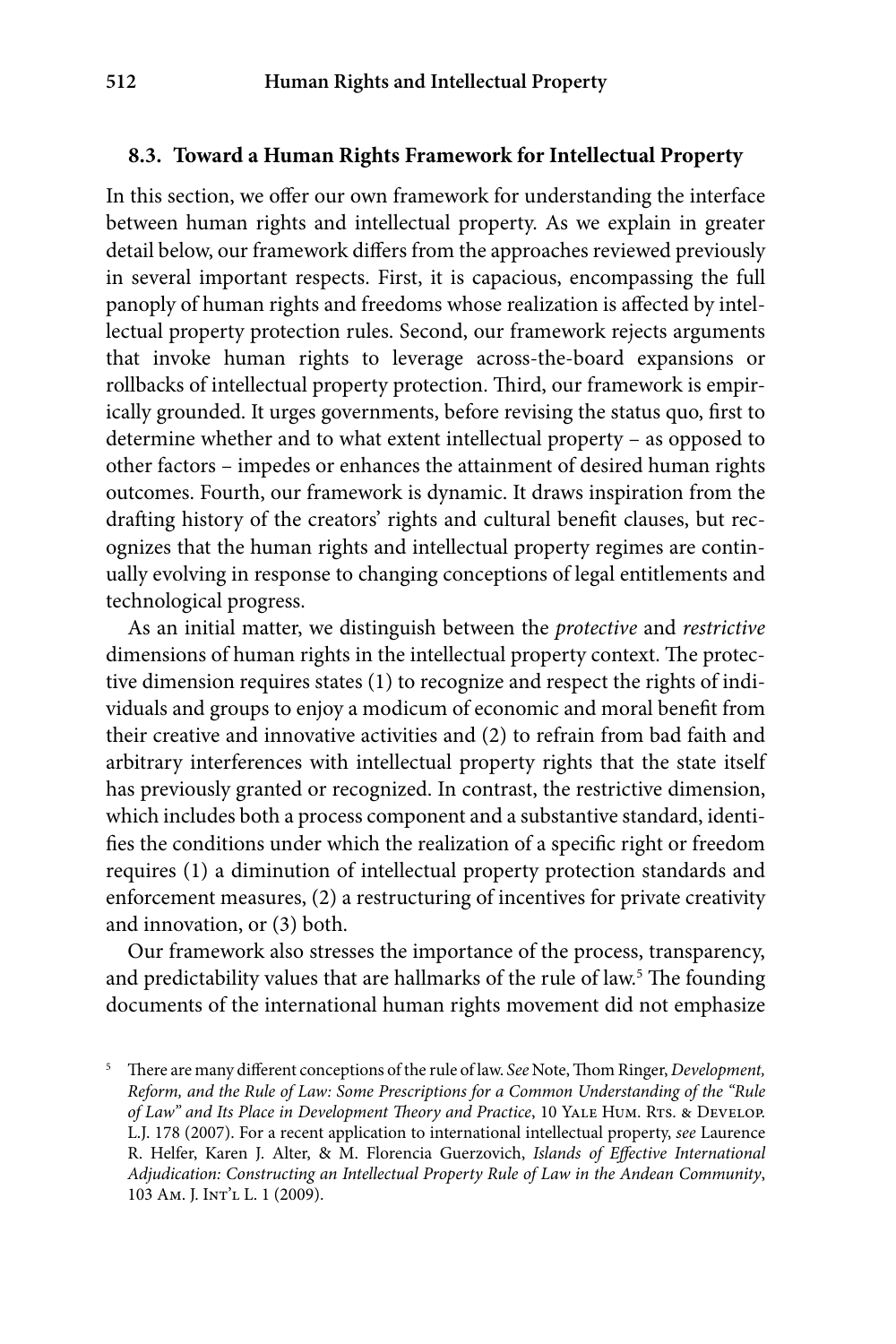the rule of law. Today, however, the connection between human rights and the rule of law is well established<sup>6</sup> and provides additional arguments for contesting intellectual property initiatives that conflict with rule of law values.

 A salient recent example is the Anti-Counterfeiting Trade Agreement (ACTA), a proposed multilateral treaty that would establish more robust obligations to suppress unauthorized uses of intellectual property. For two years, ACTA negotiations occurred in secret and governments refused to disclose a draft text of the treaty. Only after a French civil rights NGO leaked a document revealing "contradictions between the text and public comments by negotiators"<sup>7</sup> did governments release an official text.<sup>8</sup> Such lack of transparency involving potentially far-reaching changes to intellectual property laws and enforcement mechanisms is disturbing, as is the inability of interested constituencies, in the words of the Committee on Economic, Social and Cultural Rights, to "take part in ... any significant decision making processes that have an impact on their rights and legitimate interests."<sup>9</sup>

## A. The Protective Dimension of the Framework

The protective dimension of the human rights framework for intellectual property is grounded in state obligations to respect, protect, and fulfill creators' rights and the right of property found in several international instruments, most notably UDHR Article 27, ICESCR Article 15(1)(c), and Article 1 of the European Convention's First Protocol.

 Obligations with regard to creators' rights encompass modest economic exploitation and personality guarantees that, taken together, are more circumscribed than those imposed by intellectual property treaties. The limited scope of these guarantees can be deduced from the two principal objectives of recognizing the moral and material interests of creators as human rights.

6 *See generally* Randall Peerenboom, *Human Rights and Rule of Law: What's the Relationship?* , 36 GEO. INT'L L.J. 809 (2005).

- Monika Ermert, *Leaked ACTA Text Shows Possible Contradictions with National Laws* , Intellectual Property Watch (Mar. 29, 2010), *available at* http://www.ip-watch.org/ weblog/2010/03/29/leaked-acta-text-shows-possible-contradictions-with-national-laws/ . 8
- <sup>8</sup> The Office of the U.S. Trade Representative Releases Statement of ACTA Negotiating Partners on Recent ACTA Negotiations (Apr. 16, 2010), *available at* http://www.ustr.gov/about-us/ press-office/press-releases/2010/april/office-us-trade-representative-releases-statement-ac. The U.S. Trade Representative stressed that "ACTA will not interfere with a signatory's ability to respect its citizens' fundamental rights and liberties, and will be consistent with the … TRIPS Agreement and will respect the Declaration on TRIPS and Public Health." Id.
- <sup>9</sup> Comm. Econ., Soc. & Cultural Rights, *General Comment No. 17: The Right of Everyone to* Benefit from the Protection of the Moral and Material Interests Resulting from Any Scientific, *Literary or Artistic Production of Which He Is the Author* , art. 15(1)(c), U.N. Doc. E/C.12/ GC17, para. 34 (Jan. 12, 2006).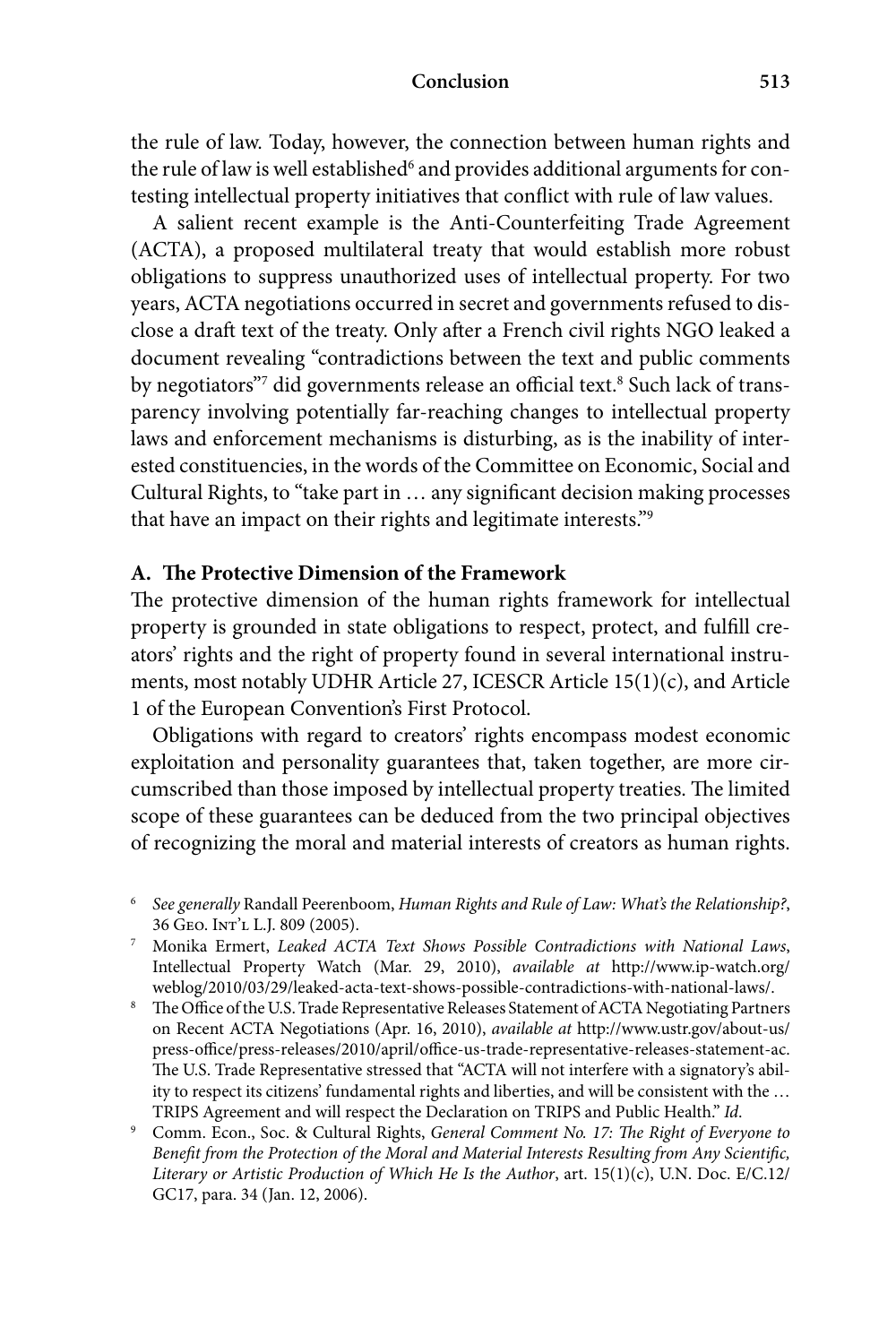According to the *General Comment 17* of the Committee on Economic, Social and Cultural Rights, analyzed in depth in Chapter 3, such rights "safeguard the personal link between authors and their creations and between people or other groups and their collective cultural heritage," and they protect the "basic material interests which are necessary to enable authors to enjoy an adequate standard of living."

 We interpret these two statements, which recur throughout the *General Comment*, to imply the existence of a zone of personal autonomy in which individuals can achieve their creative potential, control their productive output, and lead the independent intellectual lives that are essential requisites of any free society. The legal protections required to establish this zone are, however, significantly narrower than those mandated by intellectual property treaties and statutes. As an initial matter, these protections do not apply to corporations or other business entities. But even as to individuals and groups, a state can satisfy its obligation to protect creators' rights in myriad and diverse ways. It may, for example, recognize the same exclusive rights as are found in intellectual property treaties and statutes, but radically reduce terms of protection, expand exceptions and limitations, or both. Alternatively, a state could eschew exclusive rights altogether (except for minimal attribution and integrity guarantees) and substitute a system of liability rules, levies, or government subsidies. 10 Under either approach, governments could also designate certain socially valuable uses of knowledge goods as not requiring any remuneration to creators.

The protective dimension of the human rights framework is *more* expansive than existing intellectual property protection rules in only two respects. First, it encompasses all individuals and groups; the categorical exclusion of a class of creators would be inconsistent with the framework. The absence of protection in some countries for the traditional knowledge of indigenous communities is one example, although, as we discuss at the end of Chapter 7, the potential conflicts between the recognition and assertion of rights in indigenous creativity and other human rights must also be considered.

 Second, the protective dimension of the framework imposes a more stringent test for evaluating restrictions *within* the irreducible core of rights that establishes the zone of autonomy described earlier. Such restrictions must, among other requirements, be "strictly necessary for the promotion of the general welfare in a democratic society" and must employ "the least

<sup>10</sup> For a thoughtful discussion of liability rules, *see* Arti K. Rai, Jerome H. Reichman, Paul F. Uhlir, & Colin Crossman, *Pathways across the Valley of Death: Novel Intellectual Property Strategies for Accelerated Drug Discovery* , 8 Yale Journal of Health Law, Policy & Ethics 53, 78–80 (2008).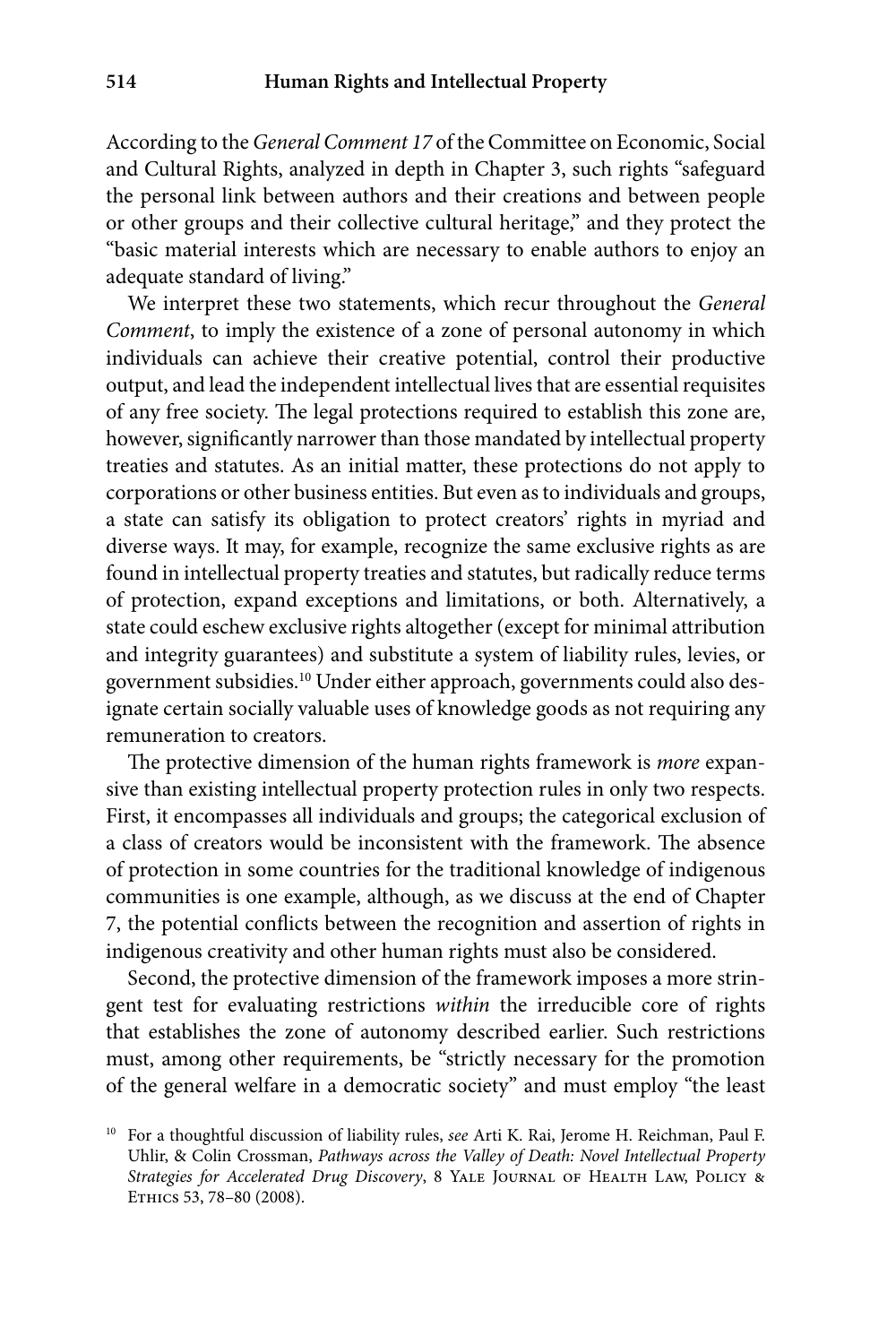restrictive measures … when several types of limitations may be imposed." This standard is substantially more constraining than the now ubiquitous "three-step test" used to assess the TRIPS-compatibility of exceptions and limitations in national intellectual property laws.<sup>11</sup> For this reason, the rights included in the core must be concomitantly narrow.

 We emphasize, however, the limited practical consequences of these additional obligations. For traditional knowledge, for example, a state could eschew exclusive rights altogether in favor of government assistance programs that seek to preserve the creative works of indigenous communities consistently with their religious beliefs and cultural traditions. As for restrictions on creators' human rights, these must be interpreted in light of the narrowness of the zone of autonomy itself and the many permissible approaches to establishing that zone.

The protective dimension of the human rights framework for intellectual property may also justify more expansive legal protections for individuals and groups vis-à-vis other actors involved in the production and distribution of knowledge goods. For example, the framework's emphasis on human creativity rather than economic exploitation may support a more circumscribed approach to work for hire rules that grant authorship and control of copyrighted works to corporate employers at the expense of those who work for them. But nothing requires that any revisions of domestic intellectual property laws adhere to any particular template. To the contrary, the protective dimension of the framework preserves wide latitude for states to regulate innovation and creativity to achieve socially beneficial ends and to tailor regulations to political, economic, and cultural conditions within their borders.

The property rights component of the protective dimension is similarly modest. Government officials included the right of property in the UDHR and in the three regional civil and political rights conventions but excluded it from the ICCPR and the ICESCR. This omission reveals that many countries have no treaty-based obligation to protect private property as a human right, although they may protect property on other legal grounds. And for states that do have such an international obligation, the treaties' drafting histories evidence a clear intent to preserve latitude for governments to adopt economic and social policies that adversely affect property owners while, at the same time, condemning arbitrary deprivations of property by state actors.

 $11$  For example, Article 13 of the TRIPS Agreement provides that "members shall confine limitations or exceptions to exclusive rights to certain special cases which do not conflict with a normal exploitation of the work and do not unreasonably prejudice the legitimate interests of the right holder."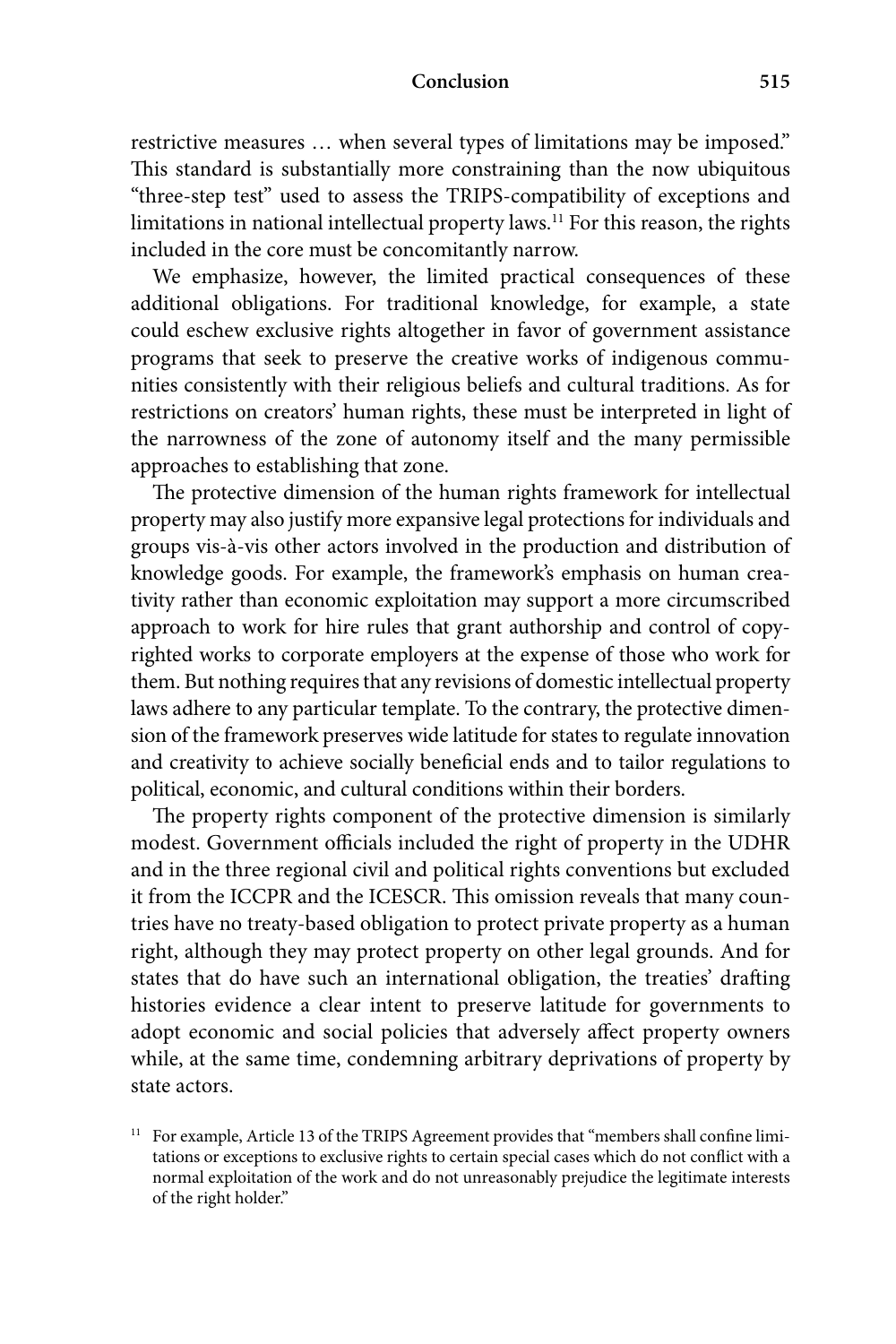Among the three regional treaties that include a property rights clause, only the European system has considered whether that provision encompasses ownership of intangible knowledge goods. In Chapter 3, we analyze recent rulings of the European Court of Human Rights that answer this question in the affirmative and also emphasize the limited protection that the Court's case law provides. Here we offer more general guidance to decision makers as to how to interpret the human right of property as applied to intellectual property.

 Consistent with the rule of law values that these treaty clauses embody, decision makers should find fault only with arbitrary or *ultra vires* exercises of state power and bad faith refusals to follow intellectual property protection rules that the state itself has previously recognized as valid. Such actions include, for example, a government ministry that installs copyrighted software on its desktop computers without providing statutorily mandated remuneration to the software's owner, a state-run enterprise that refuses to pay royalties to an inventor whose locally patented process it had previously licensed, and judicial or administrative rules that eschew minimum procedural guarantees such as the ability to present evidence or legal arguments.

 As these examples illustrate, the restrictions imposed by treaty-based property rights clauses are minimal and unobtrusive. They allow governments unfettered discretion to fashion their domestic innovation and creativity policies as they see fit, provided only that they adhere to the previously established rules that embody those policies. This narrow focus also justifies the application of these principles to intellectual property owned by corporations and other business entities, since arbitrary and bad faith deprivations of property are not confined to natural persons.

## **B.** The Restrictive Dimension of the Framework

The restrictive dimension of the framework comes into play where a state expands legal protections for creativity and innovation beyond those required to establish the zone of personal autonomy described in the previous subsection. There are longstanding debates over whether capacious intellectual property protection helps or hinders economic growth, especially in least-developed and developing countries. But even assuming for purposes of argument that advocates for strong intellectual property protection have the better of this debate, they must still contend with the obligations that international human rights law imposes, obligations that may provide an independent legal basis for cabining strong intellectual property protection rules *even if* they enhance economic development. We part company, however, with commentators who invoke human rights to support an across-the-board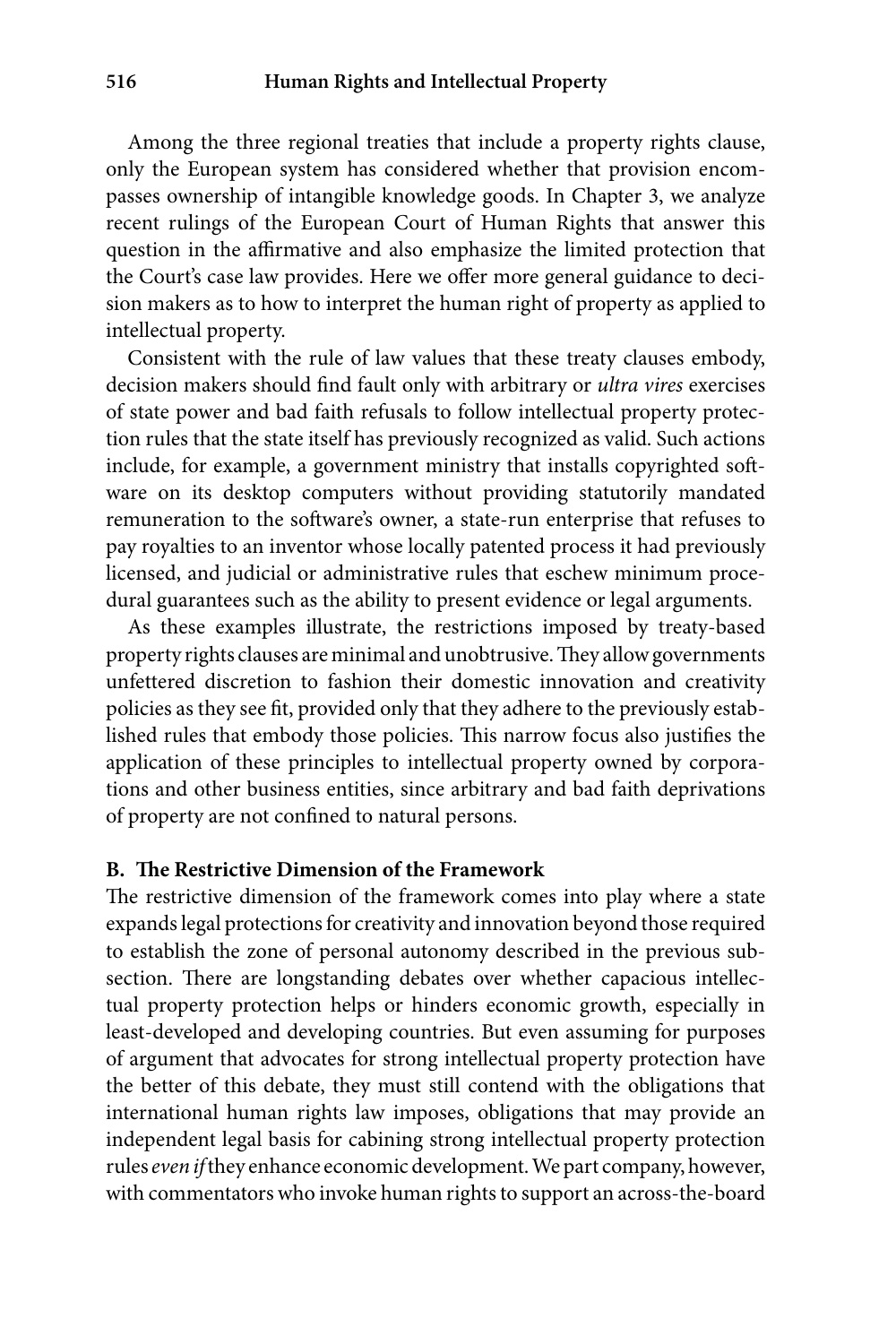rollback of intellectual property without regard to context or to the ways in which it can be harnessed to promote the realization of human rights. We advance instead an approach that is both faithful to the diversity of individual rights and freedoms and grounded in empirical reality.

 We begin from the uncontroversial premise that the ends of international human rights law – including noninterference with civil and political rights and guaranteeing minimum levels of economic and social well-being in areas such as health, food, and education – can be achieved in a wide variety of ways. Intellectual property protection can help or hinder the attainment of these ends, or it may be entirely irrelevant to their realization. The first component of the framework's restrictive dimension, therefore, is a process inquiry that seeks to determine what role, if any, intellectual property protection actually plays in this regard.

 If the institutions, resources, personnel, and other inputs necessary to achieve desired human rights outcomes do not exist or are inadequate, the issue of whether intellectual property also impedes those outcomes may be entirely irrelevant. Stated differently, the barriers to realizing human rights are often overdetermined, with intellectual property functioning as only one among a multiplicity of barriers, and not necessarily the most important one. This analysis harkens back to debates in the early 2000s, discussed in Chapter 2, as to whether pharmaceutical patents hindered access to HIV/AIDS medications in sub-Saharan Africa. Even if antiretroviral drugs were given to these countries free of charge, proponents of strong patent protection claimed, the public health infrastructure needed to distribute them was inadequate and the individuals who received the medicines were incapable of following directions for their ingestion without the assistance of medical professionals.

 Nearly a decade later, these arguments have proven to be mostly groundless. But the basic insight underlying these claims – that multiple factors unrelated to intellectual property often act as barriers to human rights outcomes - remains valid. It is difficult to contend, for example, that copyright in educational materials impedes the right to education if there are no school buildings and no teachers. This illustration is, admittedly, an oversimplification. As the discussion in Chapter 5 reveals, however, even in countries with more fully functional educational systems, the adverse consequences of copyright protection are often minimal in comparison to factors such as language barriers, small domestic publishing industries, and tariffs on paper imports. Another relevant variable is the extent to which educational materials are available online without charge. Empirical analyses that consider such availability should not, however, presume that such materials are uniformly available; nor should they ignore the many economic and technological barriers to online access.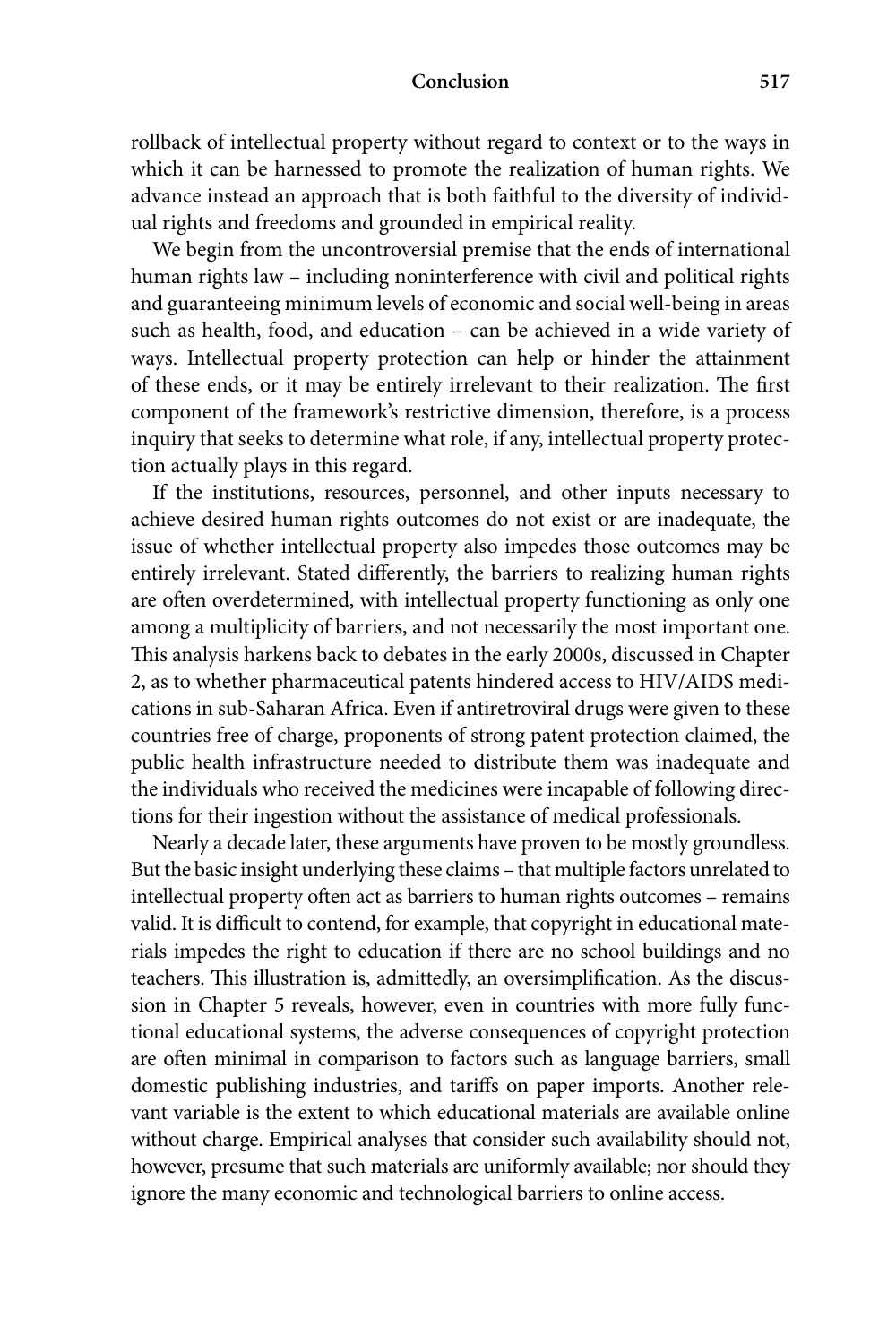For other human rights, by contrast, the concern is not with structural factors that impede access to goods protected by intellectual property but, to the contrary, with the qualities or attributes of goods that are often widely distributed. As explained in Chapter 6 on the right to food, opposition to intellectual property protection for new plant varieties is often bound up with fears about the health and environmental consequences of genetically modified crops or opposition to the marketing practices of agrobiotechnology firms. These are legitimate concerns. But the proper response to them is not – or at least not necessarily – a diminution of intellectual property protection. Rather, what is first required is a careful evaluation of the human rights implications of these claims and the role that intellectual property does or does not play in exacerbating them. If further studies reveal, for example, that certain genetically modified crops are harmful to human health or to farmers who grow traditional plant varieties, an appropriate response by health, environment, or agriculture ministries would be to regulate or prohibit the distribution and sale of such crops. Similarly, if the consolidation of the commercial seed industry enables a few firms with excessive market power to demand artificially high prices for seeds, the remedy lies in national competition laws rather than in restricting intellectual property rules that create incentives for new plant varieties with desirable characteristics. In addition, it may be useful to distinguish between problems caused by the subsistence of intellectual property rights in genetically modified plant varieties as such, and problems engendered by the decisions of public and private actors to adopt, promote, or subsidize such varieties.

The determination of whether and to what extent intellectual property, as opposed to other factors, impedes the attainment of desired human rights outcomes requires careful, objective, and context-specific empirical assessments. Over the last several years, a growing array of international bodies, NGOs, and scholars have turned their attention to the previously understudied issue of how to measure the enjoyment of human rights. The result has been an outpouring of indicators, metrics, benchmarks, impact statements, and other measurement tools that seek to identify with greater precision the levels of rights protections in individual countries and the factors that contribute to or retard their achievement. Most of these tools focus on economic and social rights, whose realization requires identifying aggregate outcomes at the societal as well as the individual level. These quantitative and qualitative indicators and benchmarks have become key elements of the iterative process by which treaty bodies, special rapporteurs, and national courts monitor the progressive realization of rights that the ICESCR protects.<sup>12</sup>

12 *See, e.g* ., Alana Klein, *Judging as Nudging: New Governance Approaches for the Enforcement of*  Constitutional Social and Economic Rights, 39 COLUM. HUM. RTS. L. REV. 351 (2008); Office of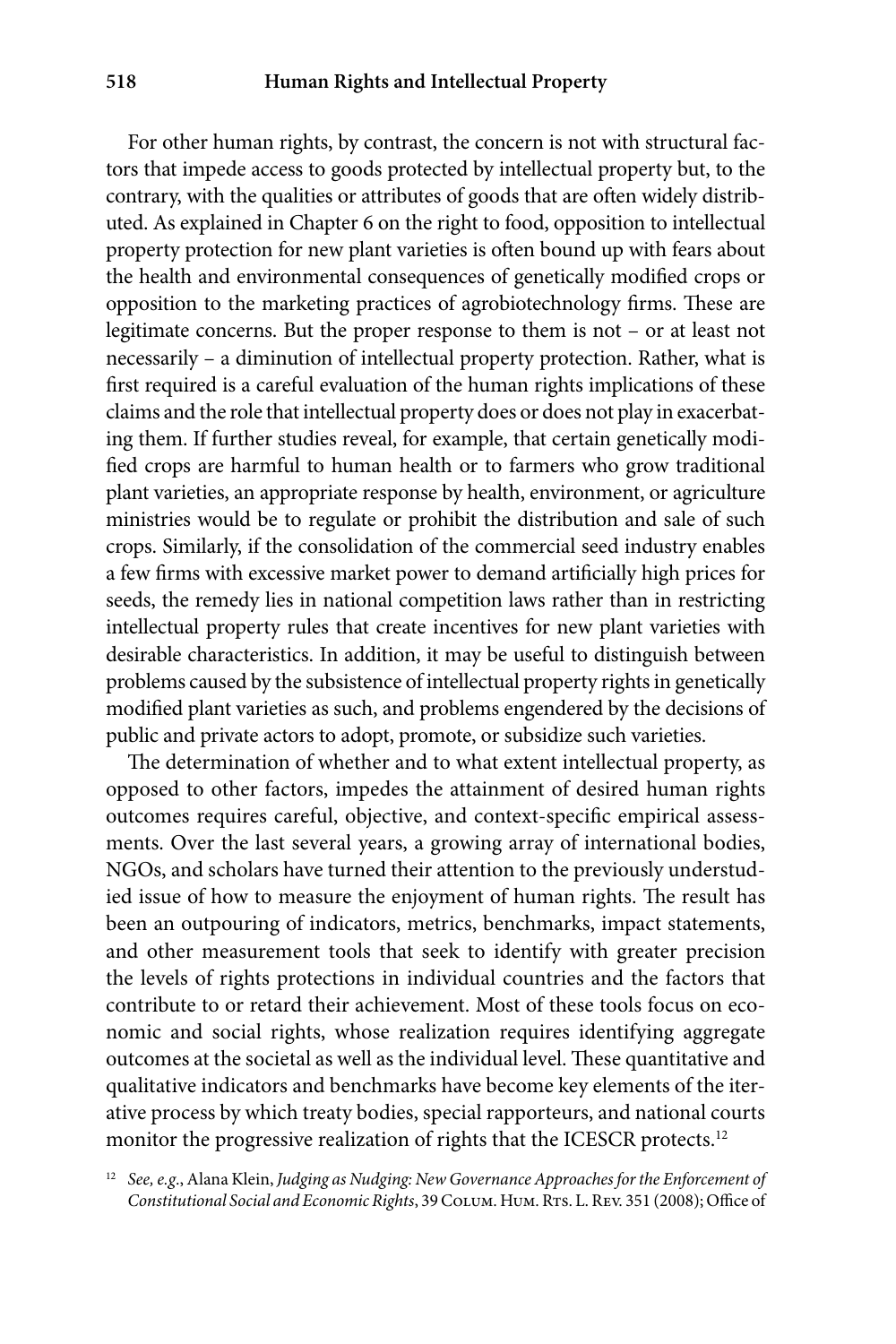These measurement tools do not, as far as we are aware, systematically assess the positive and negative consequences of intellectual property protection on human rights in general or on economic and social rights in particular. But they could easily be revised to include such an evaluative component. A harbinger of this approach is a 2006 report of the National Human Rights Commission of Thailand, which reviewed a draft Thailand–United States Free Trade Agreement.<sup>13</sup> Among other issues, the Commission analyzed the treaty's inclusion of TRIPS Plus provisions from the perspective of the right to health and farmers' rights. It recommended, *inter alia*, that the Thai government remove from the negotiations stronger intellectual property protection for pharmaceuticals. 14 As other commentators have observed, however, the report also used "emotive language and strong claims about the effects of the FTA without recourse to empirical evidence to support those claims."<sup>15</sup>

The political contestations surrounding the Thai Commission's report highlight the need to develop, in advance of any particular controversy, measurement tools that have been accepted by stakeholders with divergent viewpoints, or at least that reflect their input. These measurement tools should include at least the following components: (1) an evaluation of whether existing or proposed intellectual property protection rules and policies help or hinder the realization of specific human rights outcomes; (2) an assessment, to the greatest extent possible, of the relative causal contributions of intellectual property rules and policies in comparison to other factors; and (3) an identification of the legal and policy measures, whether or not consistent with the existing intellectual property regime, that will facilitate these human rights outcomes.

 If the assessment of these issues reveals that non-intellectual property factors are responsible for the lack of progress in realizing human rights ends,

the High Commissioner for Human Rights, *Report on Indicators for Monitoring Compliance with Human Rights Instruments* , U.N. Doc. HRI/MC/2006/7 (2006); AnnJanette Rosga & Margaret L. Satterthwaite, *Trust in Indicators: Measuring Human Rights* , 27 Berkeley J. INT'L L. 254 (2009); Lea Shaver, *Defining and Measuring Access to Knowledge: Towards an A2K Index* , Yale Law School Student Scholarship Papers, *available at* http://digitalcommons. law.yale.edu/fss\_papers/22/ (2007); Sally Engle Merry, *Measuring the World: Indicators, Human Rights, and Global Governance* (May 2009), *available at* http://www.iilj.org/research/ documents/I.Merry.MeasuringtheworldASIL.pdf . 13 *See* National Human Rights Institutions Forum, *Human Rights Impact Assessment of the* 

- *US–Th ai Free Trade Agreement* (Jan. 22, 2007), *available at* http://www.nhri.net/news. asp?ID=1115.<br><sup>14</sup> See James Harrison & Alessa Goller, *Trade and Human Rights: What Does "Impact*
- *Assessment" Have to Offer?*, 8 Hum. Rts. L. Rev. 587, 604 (2008).<br><sup>15</sup> *Id.* at 608 (quoting inflamatory statements in the commission's report, including that the
- treaty will "pave the way for [transnational corporations] to seize power" and "US demands on patents ... clearly reflect greed on [the] part of US pharmaceutical corporations").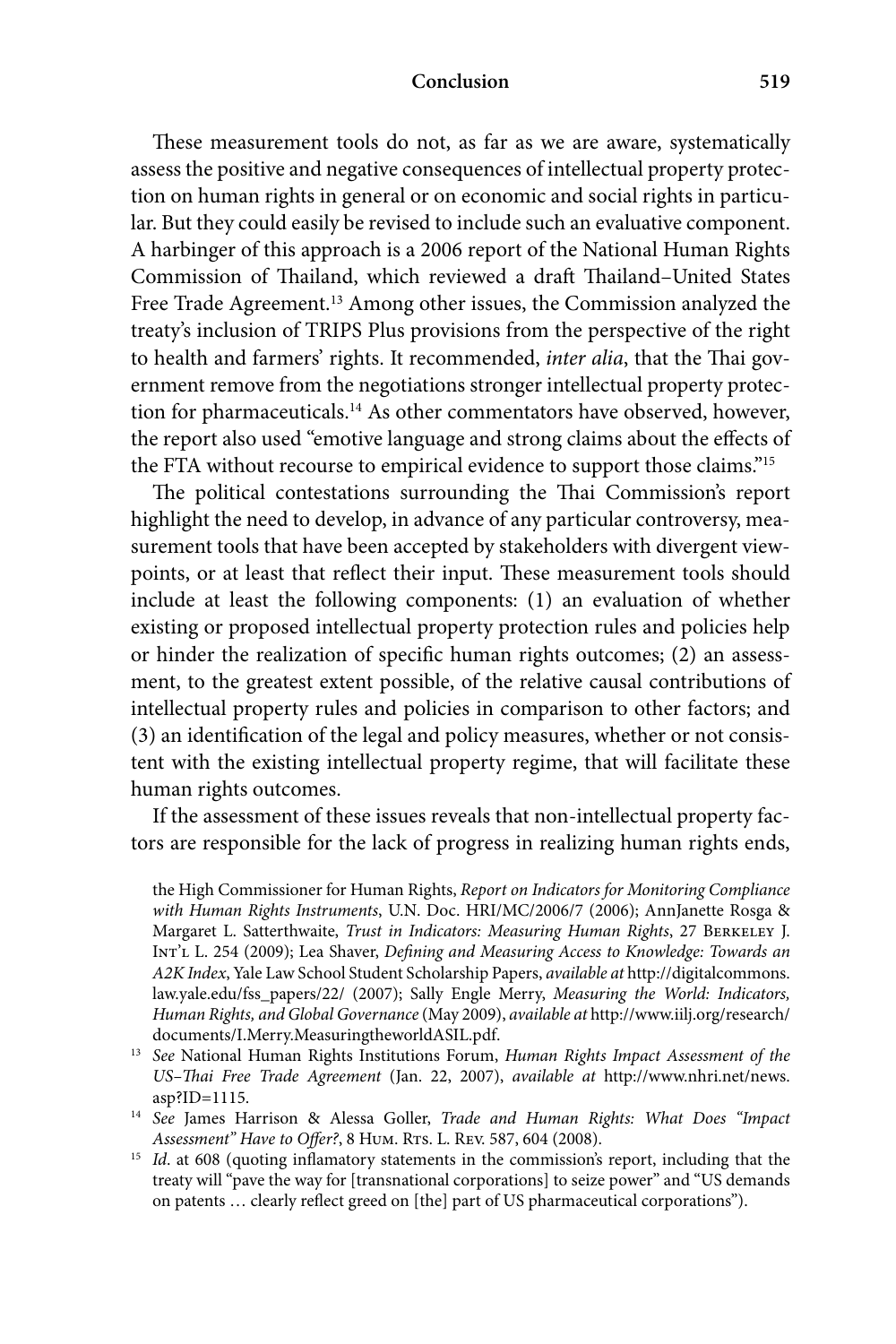as may be the case for the example of genetically modified crops discussed earlier, state and nonstate actors should focus their lawmaking and advocacy strategies on those factors and should not treat intellectual property issues as a proxy for them. Such categorical outcomes are likely to be rare, however. A more frequent result of the assessment process will be a finding that the specific intellectual property rule or policy under scrutiny is one among many factors responsible for deleterious human rights conditions. Such a conclusion implicates policy responses that address both the share of the problem attributable to intellectual property and the type and extent of the harm that it engenders. The structure of domestic institutions, the extent of available resources and their reallocation, the sequencing of policy prescriptions, and the interrelationship among government programs will be important issues in this regard. We hope that the analysis set forth in previous chapters of this book will assist all stakeholders in addressing these issues.

In the final analysis, however, national decision makers will need to decide whether to revise existing intellectual property protection rules and how best to do so. It is here that the second, substantive stage of the framework's restrictive dimension comes into play. In deciding what measures to take, we urge decision makers to begin from the premise that the human rights and intellectual property regimes share the same core objective – to encourage creativity and innovation that benefits society as a whole. It is the different ways that each regime achieves this objective, which create the potential for conflicts between them.

In the intellectual property system, most societal benefits accrue far in the future when knowledge goods enter the public domain and may be freely used by all. Flexibility mechanisms such as exceptions to exclusive rights and compulsory licenses mitigate the costs of this delay. But they can only do so much without harming the incentives to create and innovate in the first instance. In contrast, the human rights regime has much shorter time horizons. The legal entitlements it enshrines are both immediate and urgent. The regime has little tolerance for states that lack the present ability to meet their negative obligation to refrain from repression or their positive commitment to protect and fulfill the minimum essential needs of individuals and groups.

 Intellectual property-protected knowledge goods help to satisfy these immediate demands when the owners of these goods sell or license them to consumers. But the monopoly power that accompanies intellectual property rights enables owners to maximize profits by offering knowledge goods at supracompetitive prices that exclude consumers who would have purchased or licensed the goods had they been offered in a competitive market. The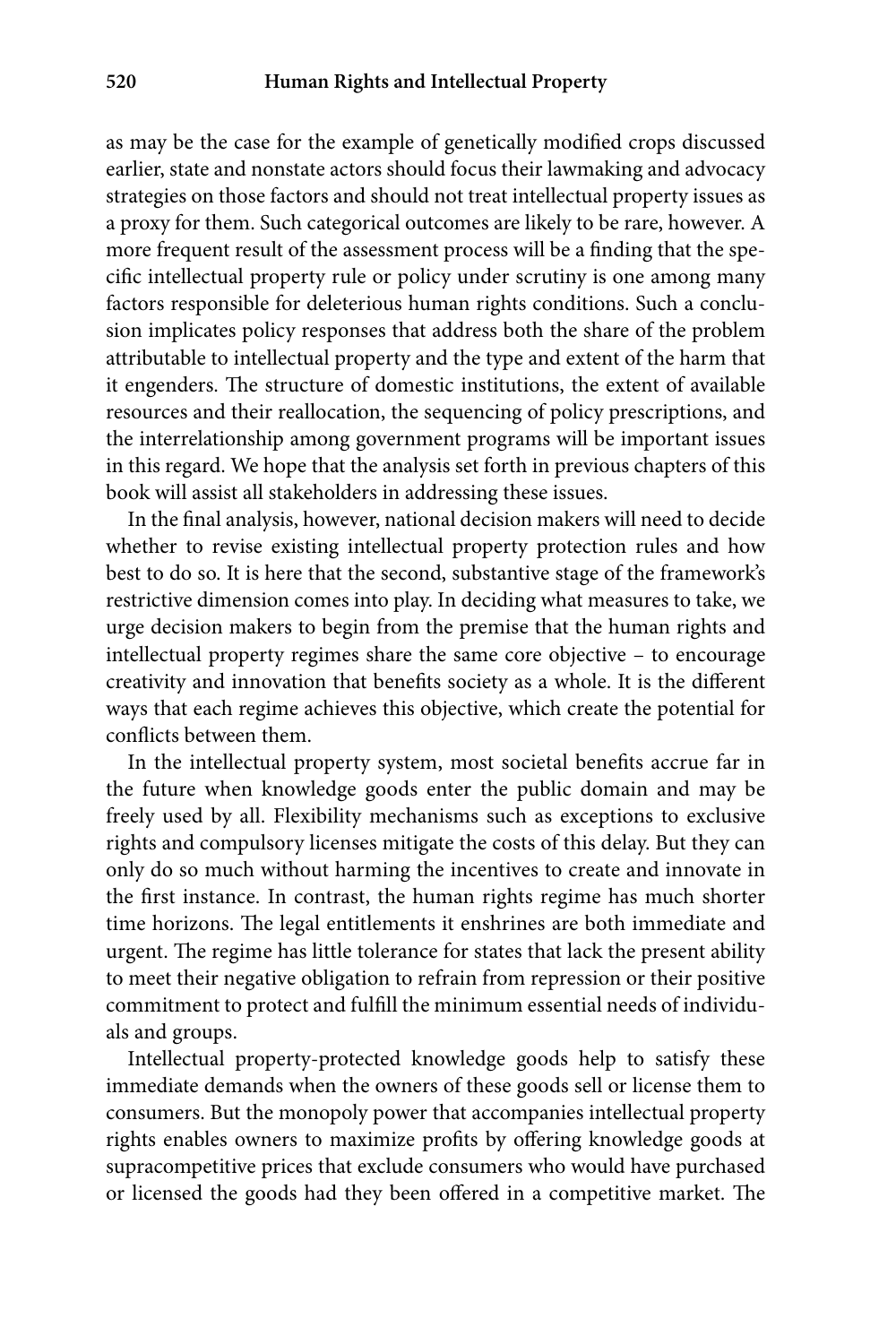result is that individuals with greater financial means can afford knowledge goods whereas those with fewer economic resources cannot.

These disparities in affordability apply to intellectual property-protected goods currently being offered for sale or license. But the disparities are exacerbated when incentives to create and innovate are considered from a dynamic perspective. Intellectual property industries respond to existing market signals by fashioning research and development strategies to satisfy the anticipated demands of consumers with financial means. The pernicious consequences of these dynamic innovation incentives are illustrated most starkly in the area of patented medicines. As we analyze in Chapter 2, pharmaceutical companies devote the bulk of their research efforts to identifying new drugs for ailments common in wealthy industrialized nations while eschewing research on diseases that afflict the world's poor, who cannot afford any treatments the companies might have developed.

The intellectual property system is generally agnostic about both the static and the dynamic distributional consequences of monopoly pricing structures. But these distributional consequences are a central concern of human rights law in general and economic and social rights in particular, which prioritize the needs of the most marginalized and disadvantaged individuals and groups above the needs of those with greater financial means. Stated more pointedly, intellectual property protection may help states to satisfy their obligations to protect and fulfill economic and social rights. But its effect is greatest where it is needed least.

There are short-term and long-term responses to this troubling state of affairs. Both responses depend upon the findings of the indicators and impact statements described previously. If these measurement tools reveal that specific intellectual property protection rules are (or, in the case of proposed rules, would be) an immediate obstacle to the realization of specific human rights, governments should revise those rules or, in the case of new rules, reject proposals to adopt them. Impact statements structured according to our recommendations should also indicate which legal and policy measures would help to achieve this result. All other things equal, we think that governments should favor measures compatible with the existing intellectual property regime over measures that are inconsistent with it. But we also believe that governments should be free to choose intellectual propertyinconsistent measures where the indicators and impact statements contain credible evidence that such measures are likely to achieve more extensive human rights benefits. Where the evidence is equivocal or uncertain, measures should be temporary and include sunset clauses to force a revaluation of their merits an appropriate interval after their adoption.